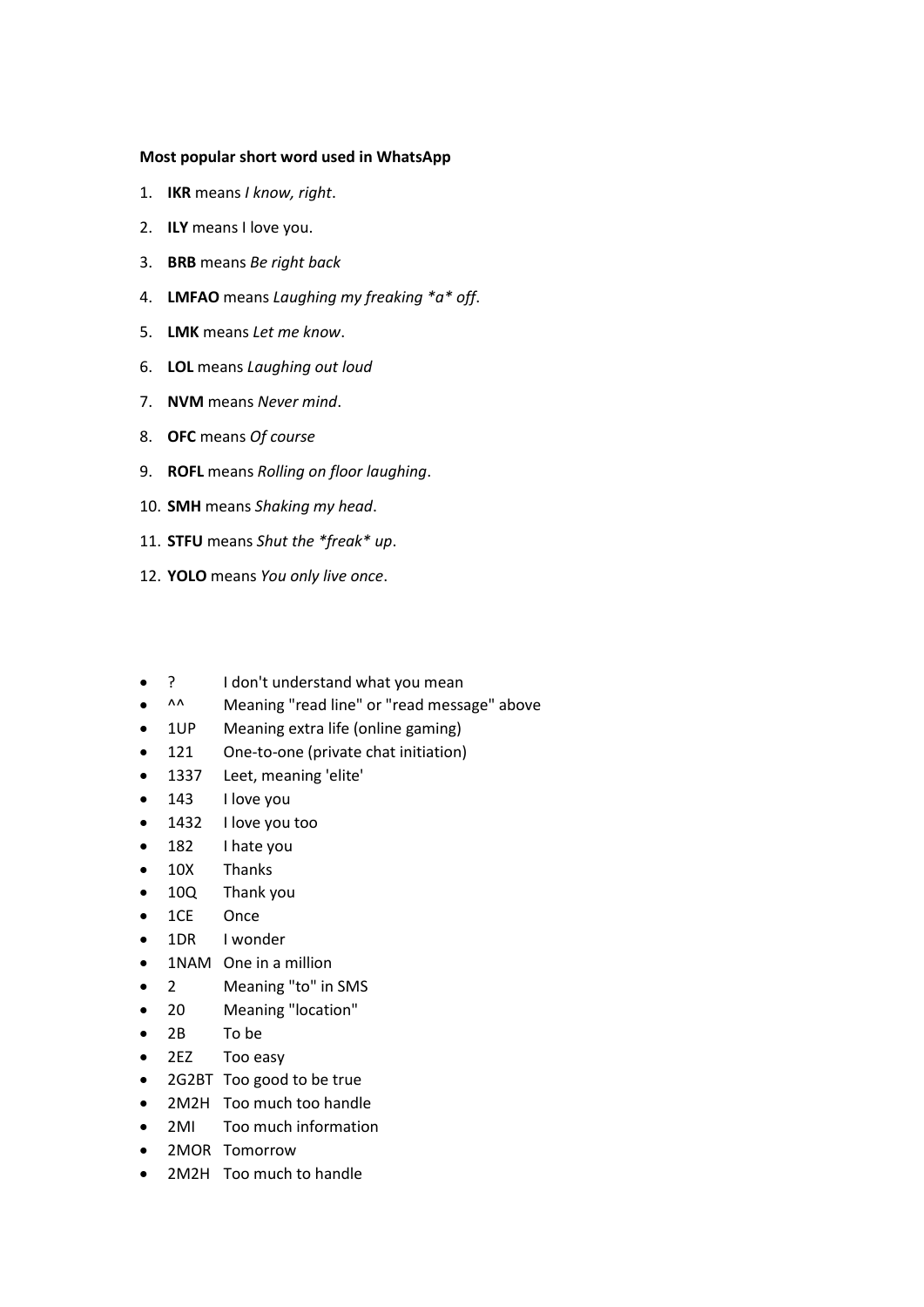- 2N8 Tonight
- 2NTE Tonight
- 4 Short for "for" in SMS
- 404 I don't know
- 420 Lets get high
- 420 Meaning "Marijuana"
- 4AO For adults only
- 4COL For crying out loud
- 4EAE Forever and ever
- 4EVA Forever
- 4NR Foreigner
- ^5 High-five
- 555 Sobbing, crying. (Mandarin Chinese txt msgs)
- 55555 Crying your eyes out (Mandarin Chinese txt msgs)
- 6Y Sexy
- 7K Sick
- 831 I love you (8 letters, 3 words, 1 meaning)
- 88 Hugs and kisses
- 9 Parent is watching
- \*s\* Meaning "smile"
- \*w\* Meaning "wink"
- A3 Anytime, anywhere, anyplace
- AA Alcoholics Anonymous
- AA As above
- AA Ask about
- AAF As a matter of fact
- AAF As a friend
- AAK Asleep at keyboard
- AAK Alive and kicking
- AAMOF As a matter of fact
- AAMOI As a matter of interest
- AAP Always a pleasure
- AAR At any rate
- AAS Alive and smiling
- AATK Always at the keyboard
- AAYF As always, your friend
- ABBR Meaning abbreviation
- ABC Already been chewed
- ABD Already been done
- ABT About
- ABT2 Meaning 'About to'
- ABTA Meaning Good-bye (signoff)
- ABU All bugged up
- AC Acceptable content
- ACC Anyone can come
- ACD ALT / CONTROL / DELETE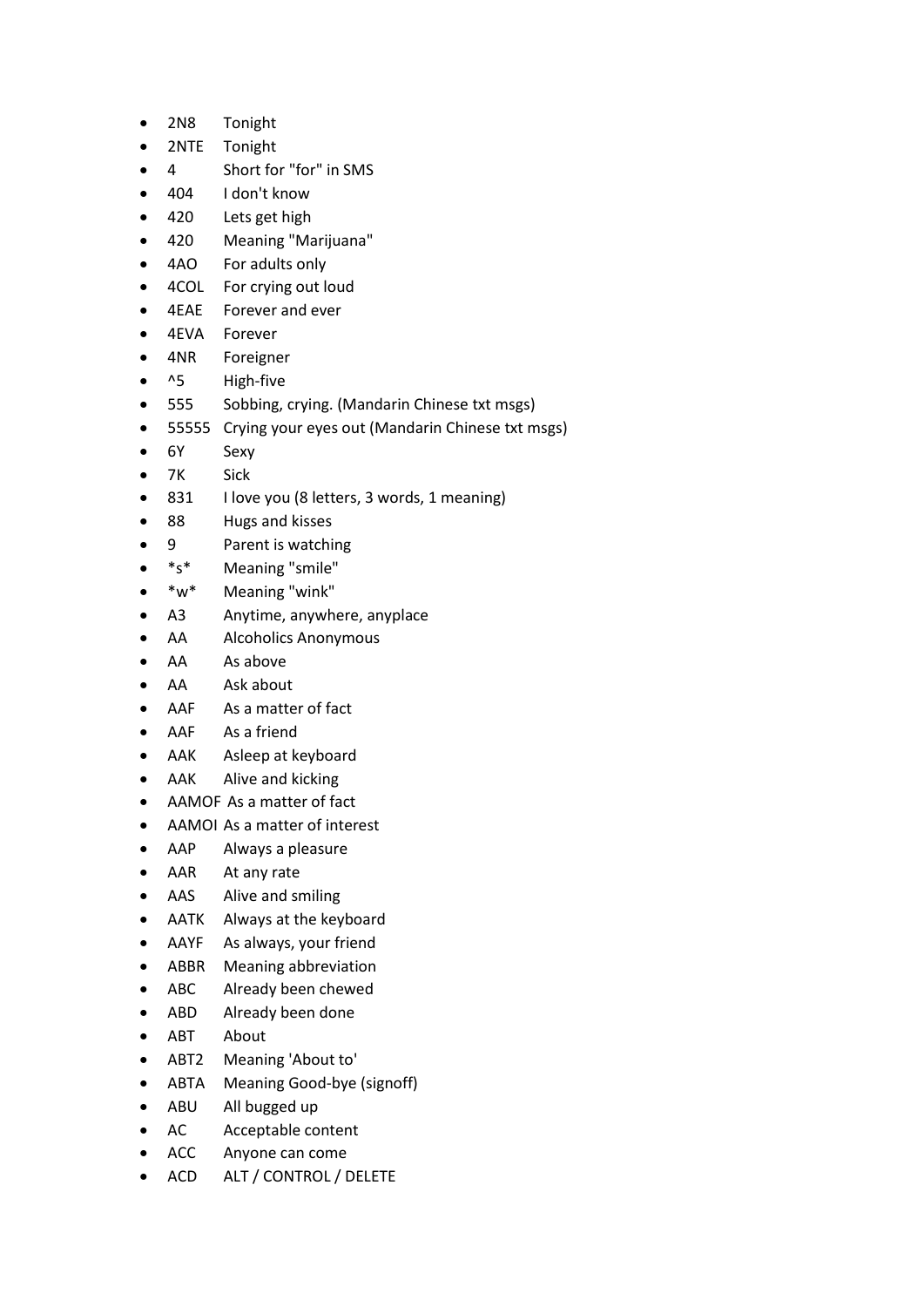- ACE Meaning marijuana cigarette
- ACK Acknowledge
- ACPT Accept (e-mail, Government)
- ADAD Another day, another dollar
- ADBB All done, bye-bye
- ADD Address
- ADDY Address
- ADIH Another day in hell
- ADIP Another day in paradise
- ADMIN Administrator
- ADN Any day now
- ADR Address
- AE Area effect (online gaming)
- AEAP As early as possible
- AF As \*Freak\*
- AFC Away from computer
- AFAIAA As far as I am aware
- AFAIC As far as I am concerned
- AFAIK As far as I know
- AFAIUI As far as I understand it
- AFAP As far as possible
- AFFA Angels Forever, Forever Angels
- AFK Away from keyboard
- AFZ Acronym Free Zone
- AFPOE A fresh pair of eyes
- AGI Meaning "agility" (online gaming)
- AH At home
- AIAMU And I am a money's uncle
- AIGHT Alright
- AIR As I remember
- AISB As it should be
- AISB As I said before
- AISI As I see it
- AITR Adult in the room
- AKA Also known as
- ALCON All concerned
- ALOL Actually laughing out loud
- AMA Ask me anything (Reddit)
- AMAP As much as possible
- AMBW All my best wishes
- AML All my love
- AMOF As a matter of fact
- A/N Author's note
- AOC Available on cell
- AOM Age of majority
- AOTA All of the above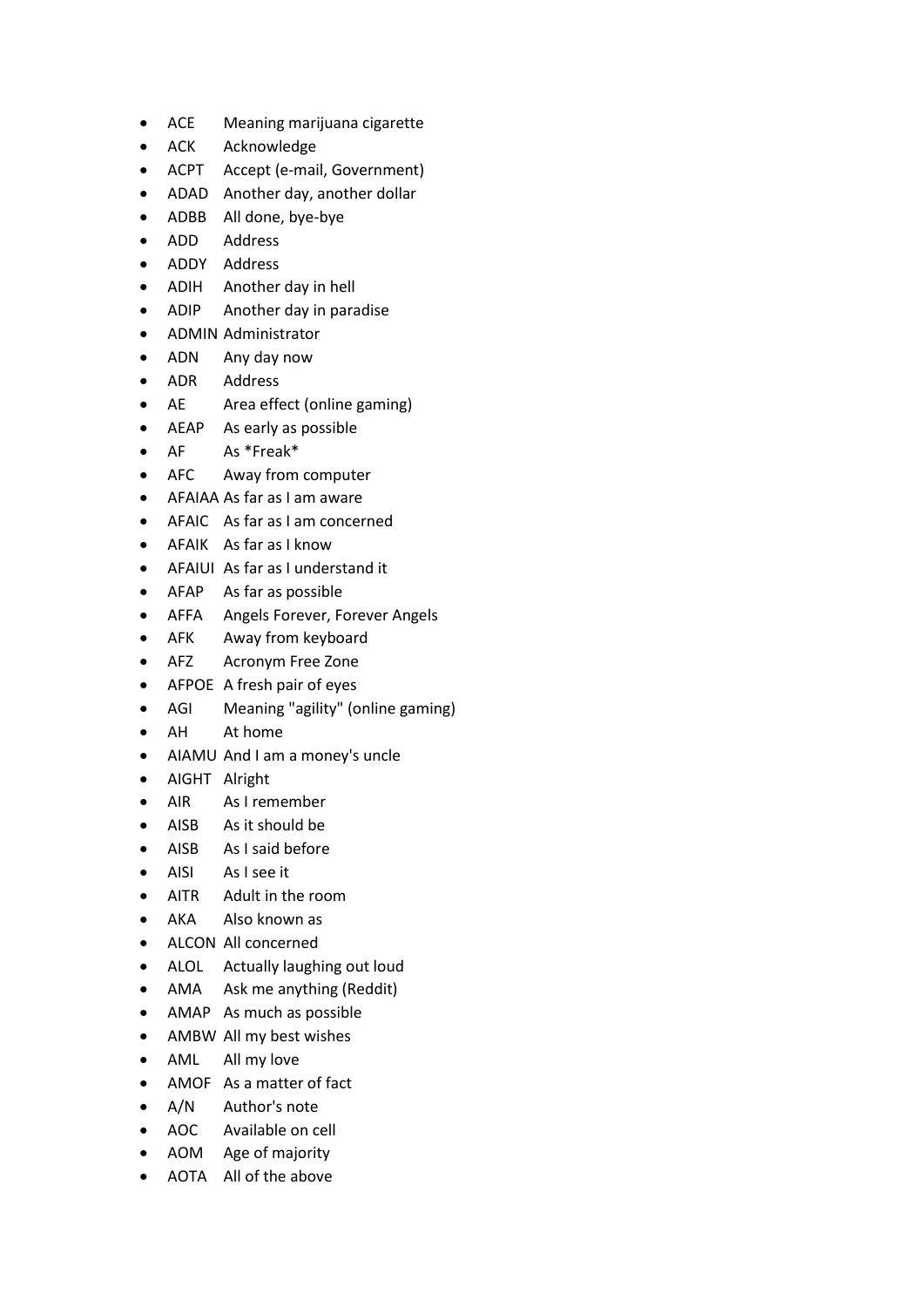- AOYP Angel on your pillow
- APAC All praise and credit
- APP Application
- APP Appreciate
- AQAP As quick (or quiet) as possible
- ARC Archive (compressed files)
- ARE Acronym rich environment
- ARG Argument
- ASIG And so it goes
- ASAP As soon as possible
- A/S/L Age/sex/location
- ASL Age/sex/location
- ASLA Age/sex/location/availability
- AT At your terminal
- ATB All the best
- ATEOTD At the end of the day
- ATM At the moment
- ATSITS All the stars in the sky
- ATSL Along the same line (or lines)
- AWC After awhile crocodile
- AWESO Awesome
- AWOL Away without leaving
- AWOL Absent without leave
- AYDY Are you done yet?
- AYBABTU All your base are belong to us (online gaming)
- AYEC At your earliest convenience
- AYOR At your own risk
- AYSOS Are you stupid or something?
- AYS Are you serious?
- AYT Are you there?
- AYTMTB And you're telling me this because
- AYV Are you vertical?
- AYW As you were
- AYW As you want / As you wish
- AZN Asian
- B& Banned
- B2B Business-to-business
- B2C Business-to-consumer
- B2W Back to work
- B8 Bait (person teased or joked with, or under-aged person/teen)
- B9 Boss is watching
- B/F Boyfriend
- B/G Background (personal information request)
- B4 Before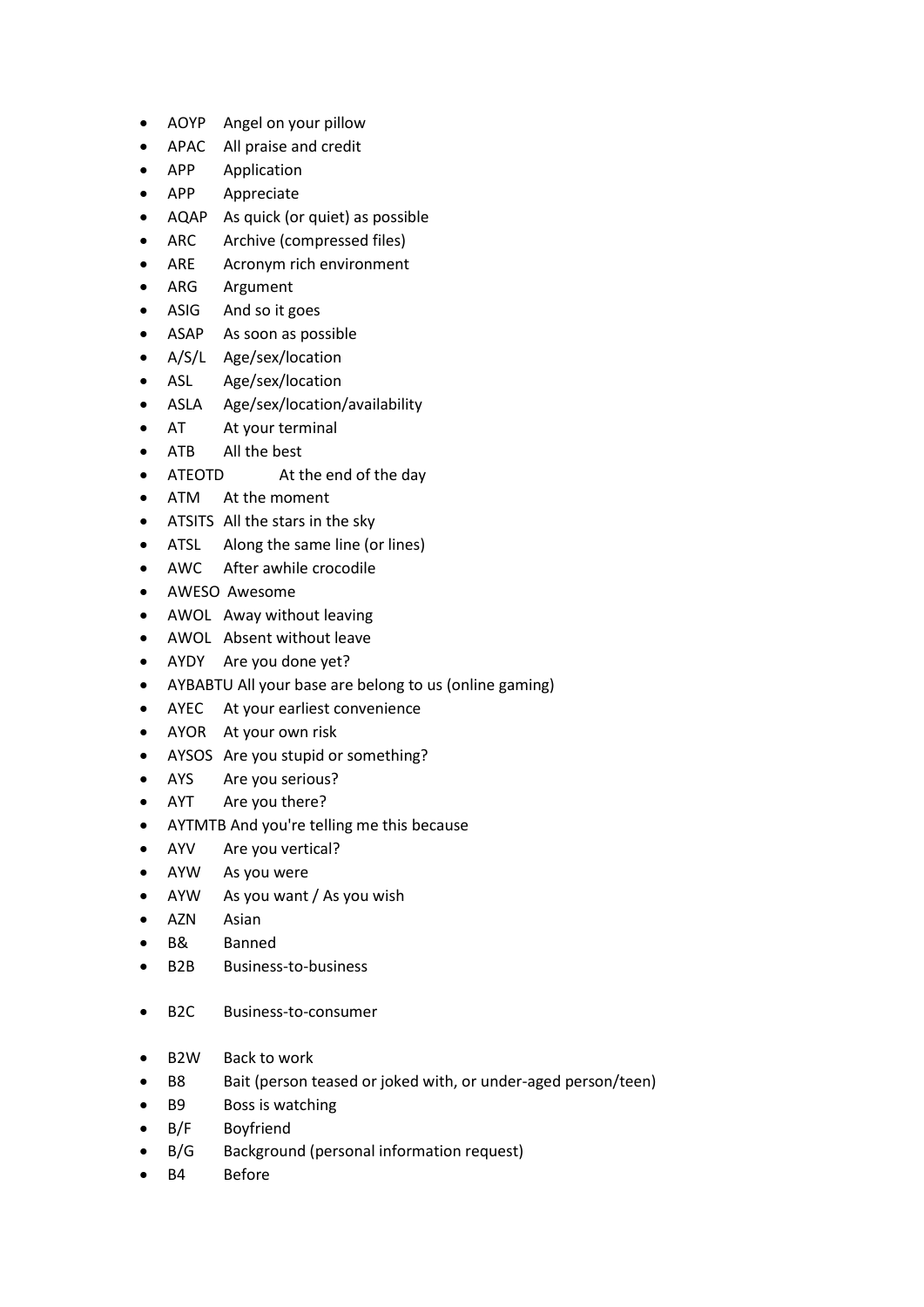- B4N Bye for now
- BAG Busting a gut
- $\bullet$  BA Bad  $*$ a $*$
- BAE Before anyone else
- BAE Meaning Babe or baby
- BAFO Best and final offer
- BAK Back at keyboard
- BAM Below average mentality
- BAMF Bad \*a\* mother \*f\*
- BAO Be aware of
- BAS Big 'butt' smile
- BASOR Breathing a sigh of relief
- BAU Business as usual
- BAY Back at ya
- BB Be back
- BBC Big bad challenge
- BBIAB Be back in a bit
- BBIAF Be back in a few
- BBIAM Be back in a minute
- BBIAS Be back in a sec
- BBL Be back later
- BBN Bye, bye now
- BBQ Barbeque, "Ownage", shooting score/frag (online gaming)
- BBS Be back soon
- BBT Be back tomorrow
- BC Because
- B/C Because
- BC Be cool
- BCNU Be seeing you
- BCOS Because
- BCO Big crush on
- BCOY Big crush on you
- BD Big deal
- BDAY Birthday
- B-DAY Birthday
- BDN Big darn number
- BEG Big evil grin
- BF Boyfriend
- BF Brain fart
- BFAW Best friend at work
- BF Best friend
- BFF Best friends forever
- BFFL Best friends for life
- BFFLNMW Best friends for life, no matter what
- BFD Big freaking deal
- BFG Big freaking grin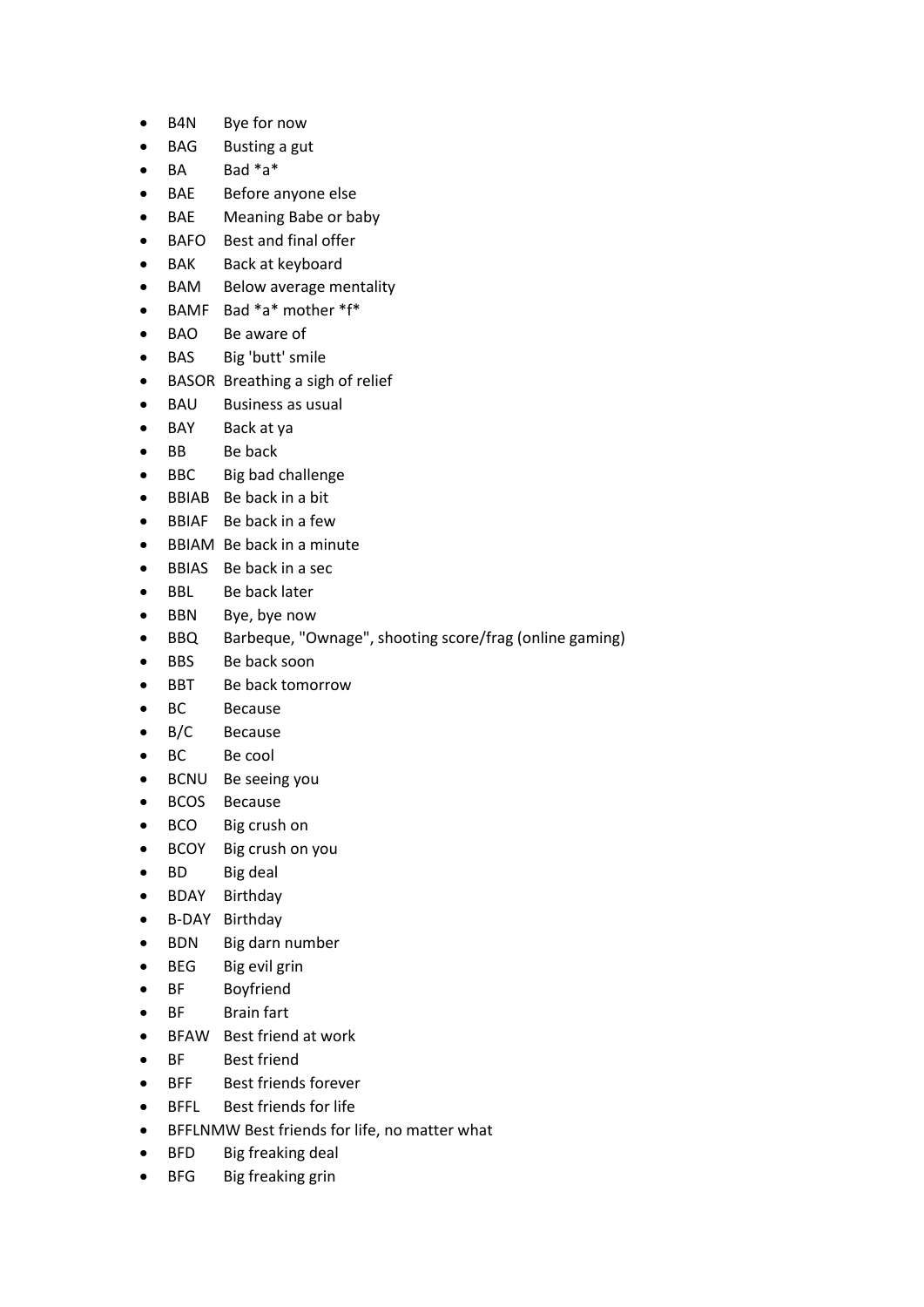- BFFN Best friend for now
- BFN Bye for now
- BG Big grin
- BGWM Be gentle with me
- BHL8 Be home late
- BIB Boss is back
- BIBO Beer in, beer out
- BIC Butt in chair
- BIF Before I forget
- BIH Burn in hell
- BIL Brother in law
- BION Believe it or not
- BIOYA Blow it out your \*a\*
- BIOYN Blow it out your nose
- BIS Best in slot (online gaming)
- BITMT But in the meantime
- BL Belly laugh
- BLNT Better luck next time
- Bloke Meaning Man (Discord)
- BM Bite me
- BME Based on my experience
- BM&Y Between me and you
- BOB Back off \*buddy\*
- BN Bad news
- BOL Best of luck
- BOM \*b\* of mine
- BOLO Be on the look out
- BOOMS Bored out of my skull
- BOP Meaning "bind on pickup" (online gaming)
- BOSMKL Bending over smacking my knee laughing
- BOT Back on topic
- BOT Be on that
- BOYF Boyfriend
- BPLM Big person little mind
- BRB Be right back
- BR Best regards
- BRBB Be right back \*babe\*
- BRNC Be right back, nature calls
- BRD Bored
- BRH Be right here
- BRT Be right there
- BSF But seriously folks
- BSOD Blue screen of death
- BSTS Better safe than sorry
- BT Bite this
- BT Between technologies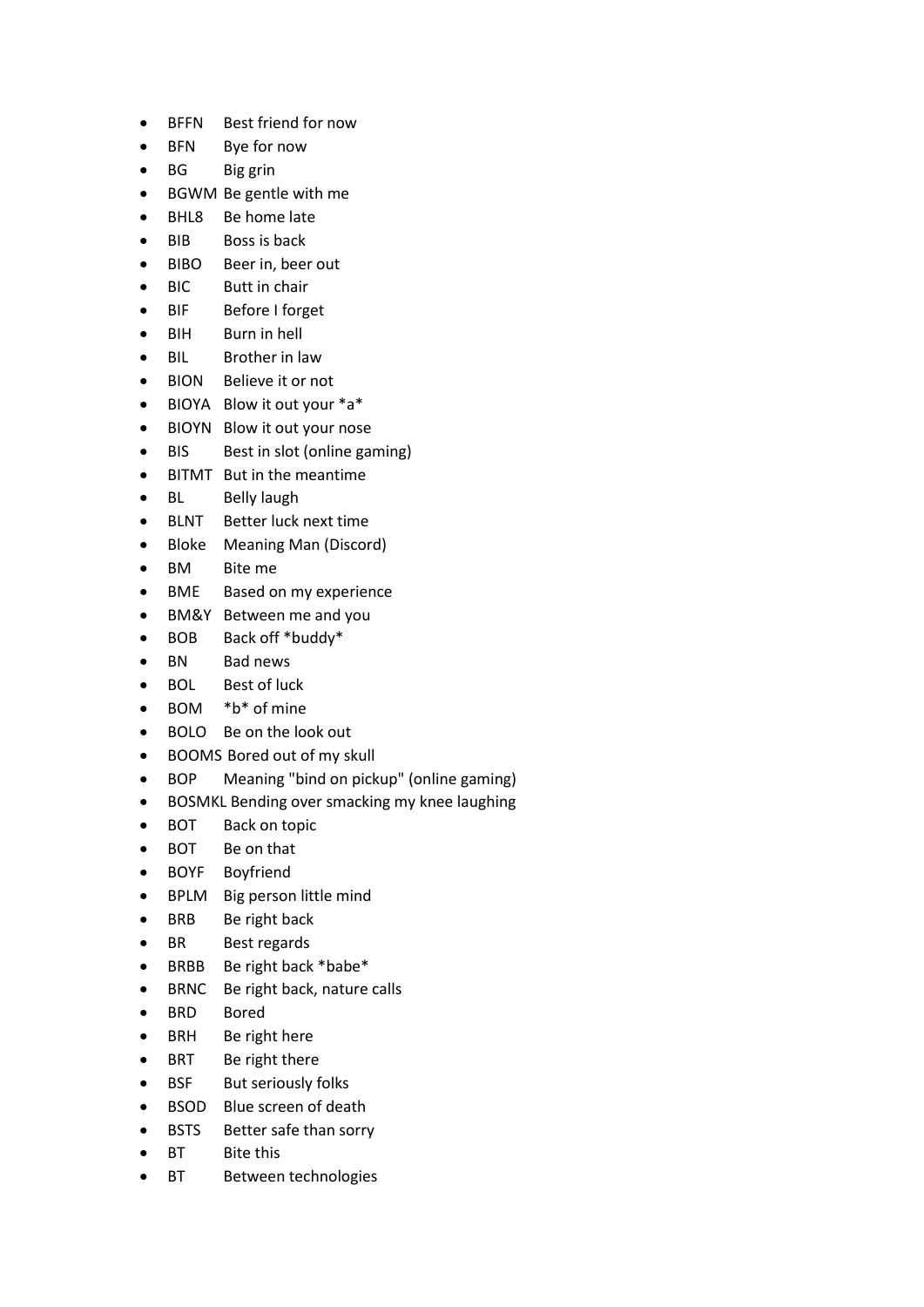- BTA But then again
- BTDT Been there, done that
- BTW By the way
- BUBU Slang term for the most beautiful of women
- Buff Meaning "changed and is now stronger" (online gaming)
- BWL Bursting with laughter
- BYOB Bring your own beer
- BYOC Bring your own computer
- BYOD Bring your own device
- BYOH Bat you on (the) head
- BYOP Bring your own paint (paintball)
- BYTM Better you than me
- C&G Chuckle & grin
- C4N Ciao for now
- CAD Control + Alt + Delete
- CAD Short for Canada/Canadian
- CAM Camera
- CB Coffee break
- CB Chat break
- CB Crazy \*b\*
- CD9 Code 9, Meaning "parents are around"
- CFS Care for secret?
- CFY Calling for you
- CHK Check
- CIAO Good-bye
- CICO Coffee in, coffee out
- CID Crying in disgrace
- CID Consider it done
- CLAB Crying like a baby
- CLD Could
- CLK Click
- CM Call me
- CMB Call me back
- CMGR Meaning "Community manager"
- CMIIW Correct me if I'm wrong
- CMON Come on
- CNP Continued (in) next post
- COB Close of business
- COS Because
- C/P Cross post
- CR8 Create
- CRE8 Create
- CRA Slang term meaning "crazy"
- CRAFT Can't remember a \*freaking\* thing
- CRB Come right back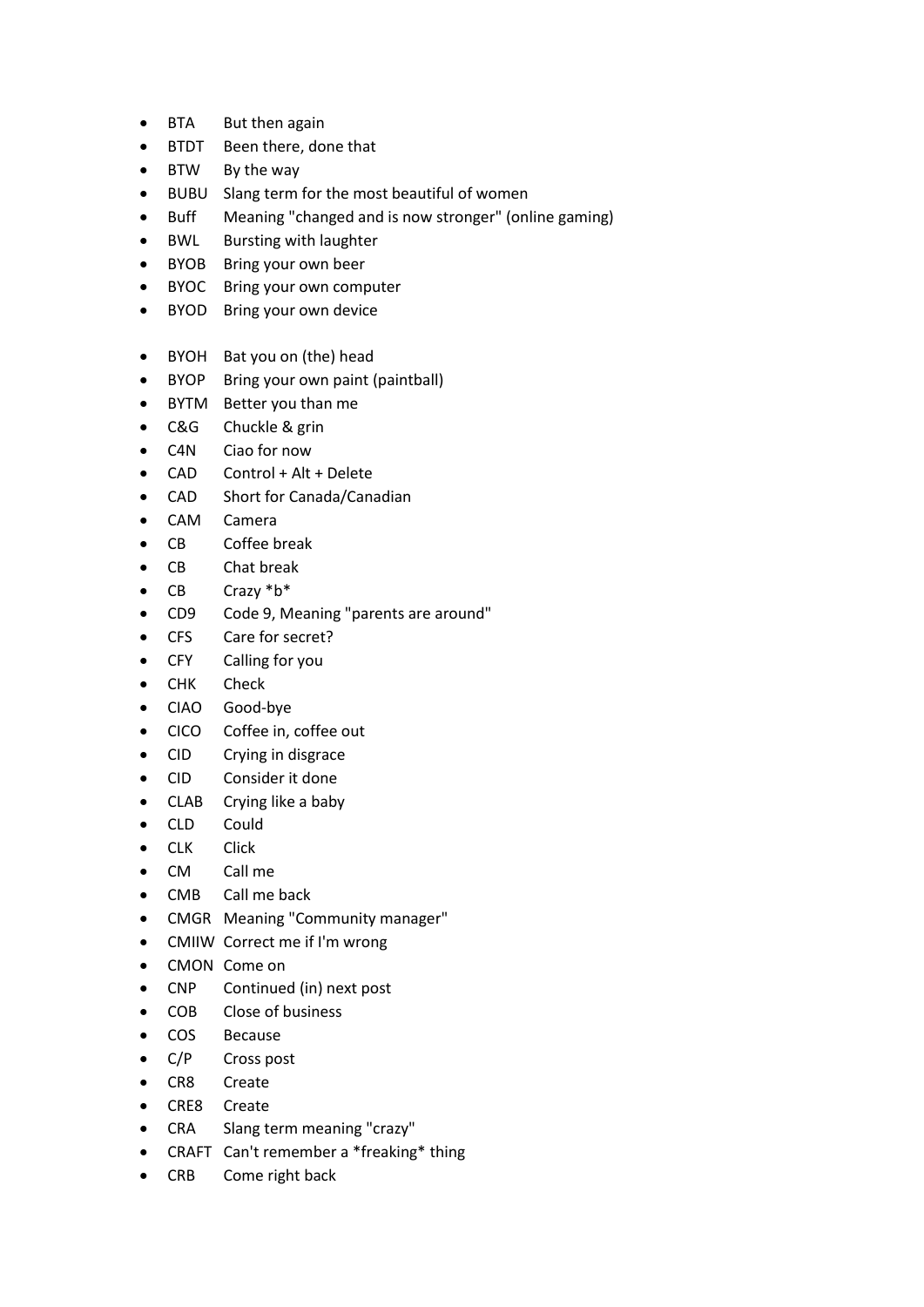- CRBT Crying really big tears
- CRIT Meaning "critical hit" (online gaming)
- CRZ Crazy
- CRS Can't remember \*stuff\*
- CSG Chuckle, snicker, grin
- CSL Can't stop laughing
- CT Can't talk
- CTC Care to chat?
- CTHU Cracking the \*heck\* up
- CTN Can't talk now
- CTO Check this out
- CU See you too
- CU See you
- CU2 See you
- CUA See you around
- CUL See you later
- CULA See you later alligator
- CUL8R See you later
- CUMID See you in my dreams
- CURLO See you around like a donut
- CWOT Complete waste of time
- CWYL Chat with you later
- CX Meaning "Correction"
- CYA See you
- CYE Check your e-mail
- CYEP Close your eyes partner (online gaming)
- CYO See you online
- D46? Down for sex?
- DA Meaning "The"
- DAE Does anyone else?
- DAFUQ (What) the \*Freak\*?
- DAM Don't annoy me
- DBAU Doing business as usual
- DBEYR Don't believe everything you read
- DC Disconnect
- DD Dear (or Darling) daughter
- DD Due diligence
- DDG Drop dead gorgeous
- DEGT Dear (or Darling) daughter
- DERP Meaning stupid or silly
- DF Don't even go there
- DFL Dead \*freaking\* last (online gaming)
- DGA Don't go anywhere
- DGAF Don't give a \*freak\*
- DGT Don't go there
- DGTG Don't go there, girlfriend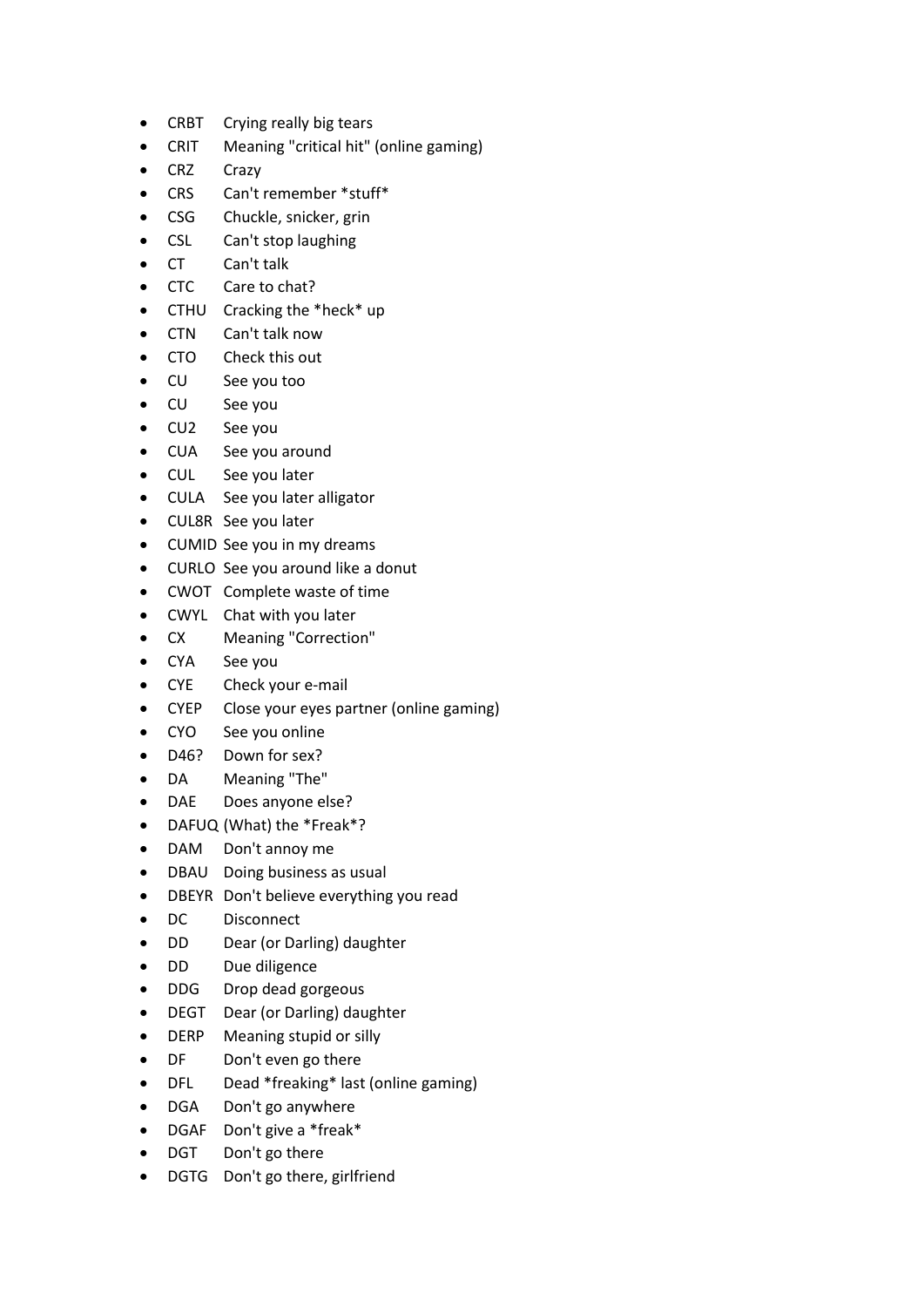- DGYF Dang, girl you fine
- DH Dear (or Darling) husband
- DHU Dinosaur hugs (used to show support)
- DIIK Darned if I know
- DIKU Do I know you?
- DILLIGAF Do I look like I give a \*freak\*?
- DILLIGAS Do I look like I give a sugar?
- DIS Did I say?
- DITYID Did I tell you I'm distressed?
- DIY Do it yourself
- DKDC Don't know, don't care
- DKP Dragon kill points (online gaming)
- D/L Download
- DL Download
- DL Down low
- DL Dead link
- DLBBB Don't let (the) bed bugs bite
- DLTBBB Don't let the bed bugs bite
- DM Doesn't matter
- DM Direct message (Twitter slang)
- DM Do me
- DM Dungeon Master (online gaming)
- DMNO Dude Man No Offense
- DMY Don't mess yourself
- DN Down
- DNC Do not compute (meaning I do not understand)
- DNR Dinner (SMS)
- DNT Don't
- d00d Dude
- DOE Daughter of Eve
- DORBS Meaning "Adorable"
- DOT Damage over time (online gaming)
- DPS Damage per second (online gaming)
- DQMOT Don't quote me on this
- DR Didn't read
- DS Dear (or Darling) son
- DTR Define the relationship
- DTRT Do the right thing
- DTS Don't think so
- DTTD Don't touch that dial
- DUPE Duplicate
- DUR Do you remember?
- DV8 Deviate
- DW Dear (or Darling) wife
- DWF Divorced white female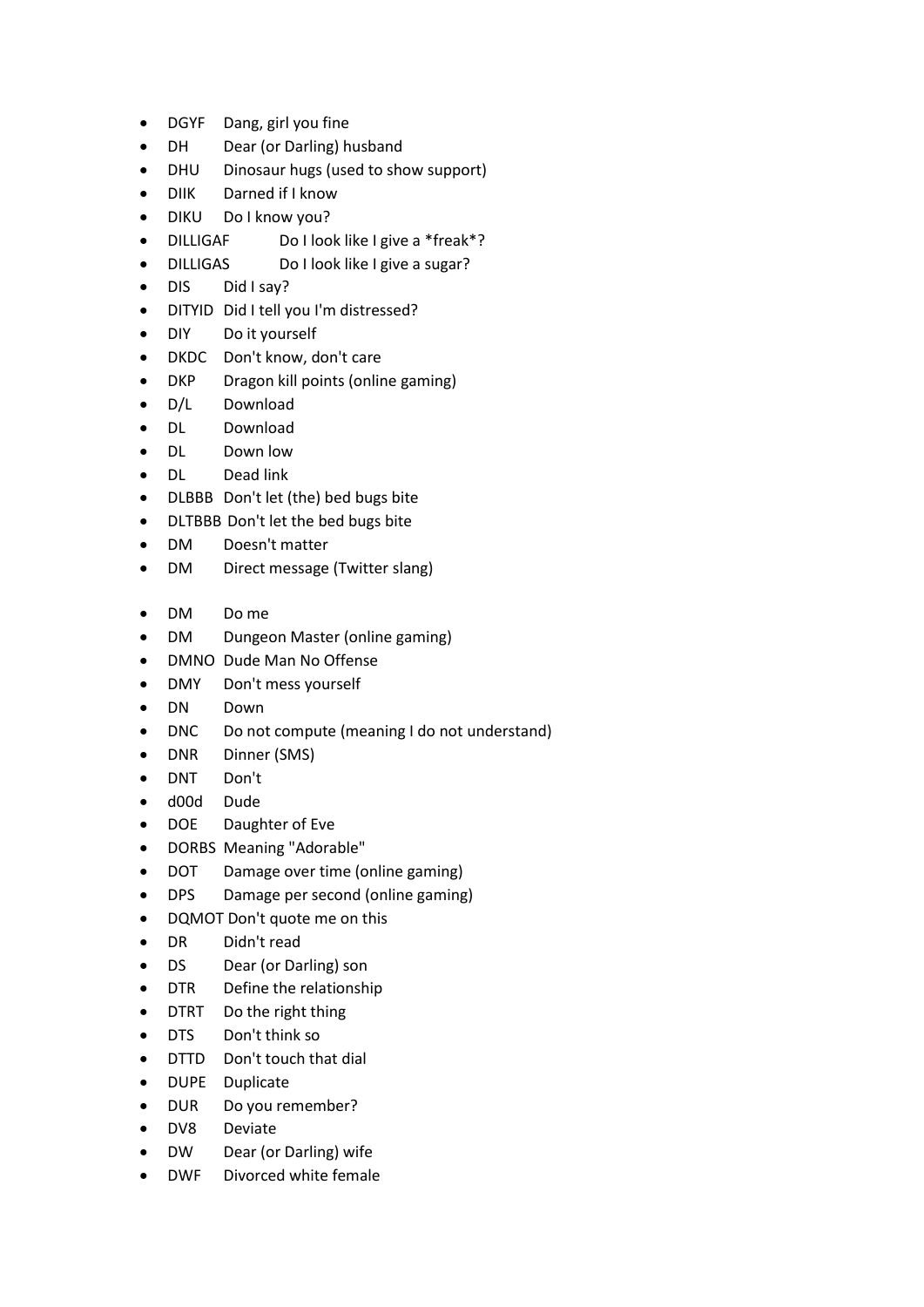- DWM Divorced white male
- DXNRY Dictionary
- DYNWUTB Do you know what you are talking about?
- DYFI Did you find it?
- DYFM Dude, you fascinate me
- DYJHIWDon't you just hate it when...?
- DYOR Do your own research
- E Ecstasy
- E Enemy (online gaming)
- E1 Everyone
- E123 Easy as one, two, three
- E2EG Ear to ear grin
- EAK Eating at keyboard
- EBKAC Error between keyboard and chair
- ED Erase display
- EF4T Effort
- EG Evil grin
- EI Eat it
- EIP Editing in progress
- ELI5 Explain like I'm 5
- EM E-mail (Twitter slang)
- EMA E-mail address (Twitter slang)
- EMBAR Meaning "Embarrassing"
- EMFBI Excuse me for butting in
- EMFBI Excuse me for jumping in
- EMSG E-mail message
- ENUF Enough
- EOD End of day
- EOD End of discussion
- EOL End of lecture
- EOL End of life
- EOM End of message
- EOS End of show
- EOT End of transmission
- ES Erase screen
- ESAD Eat \*S\* and die!
- ETA Estimated time (of) arrival
- ETA Edited to add
- EVA Ever
- EVO Evolution
- EWG Evil wicked grin (in fun, teasing)
- EWI Emailing while intoxicated
- EYC Excitable, yet calm
- EZ Easy
- EZY Easy
- F Meaning female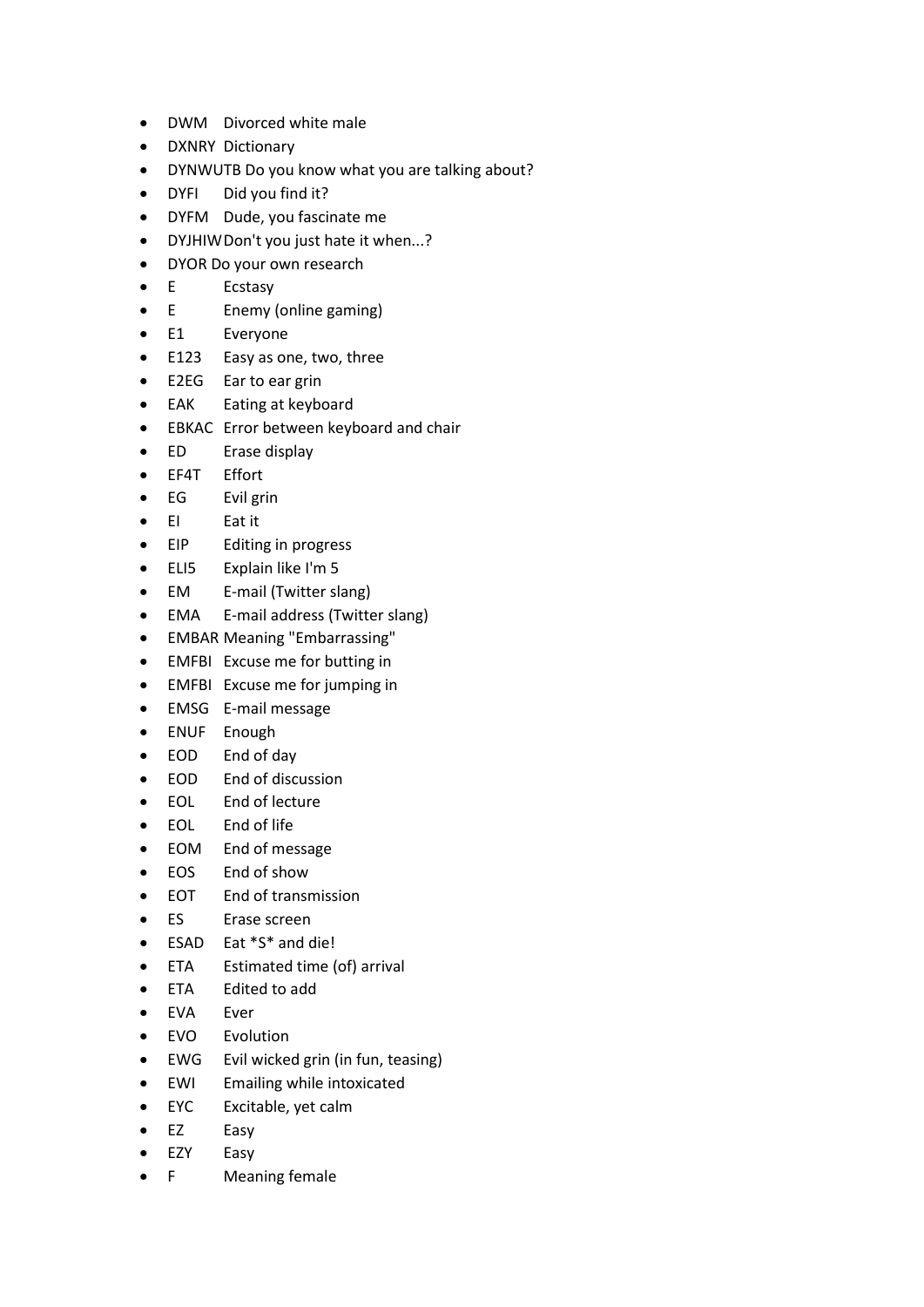- F2F Face to face
- F2P Free to play (online gaming)
- FAAK Falling asleep at keyboard
- FAB Fabulous
- FAF Funny as \*freak\*
- FAQ Frequently asked questions
- FAY \*Freak\* all you
- FB Facebook
- FBB Meaning "Facebook buddy"
- FBC Facebook chat
- FBF Flashback Friday
- FBF Meaning "Facebook friend"
- FBF Fat boy food (e.g. pizza, burgers, fries)
- FBFR FaceBook friend
- FBM Fine by me
- FBOW For better or worse
- FC Fingers crossed
- FC Full card (online gaming)
- FC'INGO For crying out loud
- FCOL For crying out loud
- Feelsgoodman A social meme that means to feel positive.
- FEITCTAJ \*Freak\* 'em if they can't take a joke
- FF Follow Friday (Twitter slang)
- FFS For \*freak'\*sakes
- FICCL Frankly I couldn't care a less
- FIF \*Freak\* I'm funny
- FIIK \*Freaked\* if I know
- FIIOOH Forget it, I'm out of here
- FIL Father in law
- FIMH Forever in my heart
- FISH First in, still here
- FITB Fill in the blank
- FML \*Freak\* My Life
- FOMC Falling off my chair
- FOAD \*Freak\* off and die
- FOAF Friend of a friend
- FOMCL Falling off my chair laughing
- FRT For real though
- FTBOMH From the bottom of my heart
- FTFY Fixed that for you
- FTL For the loss
- FTW For the win
- FU \*Freak\* you
- FUBAR Fouled up beyond all recognition
- FUBB Fouled up beyond belief
- FUD Face up deal (online gaming)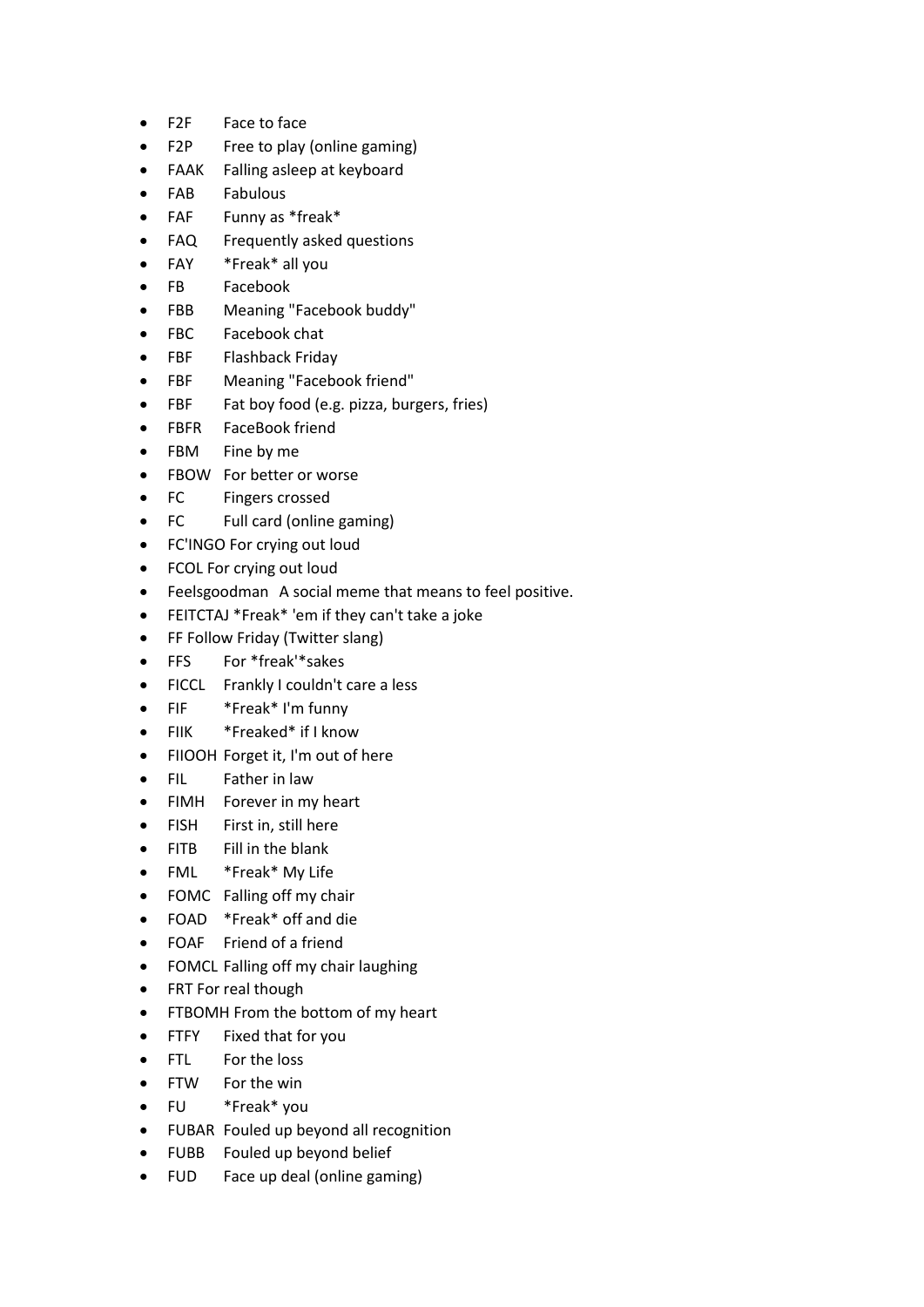- FUTAB Feet up, take a break
- FW Forward
- FWB Friend with benefits
- FWIW For what it's worth
- FWM Fine with me
- FWP First world problems
- FYEO For your eyes only
- FYA For your amusement
- FYI For your information
- G Grin
- G Giggle
- G+ Google+
- G/F Girlfriend
- G2CU Good to see you
- G2G Got to go
- G2GICYAL8ER Got to go I'll see you later
- G2R Got to run
- G2TU Got to tell u (you)
- G4C Going for coffee
- G9 Genius
- GA Go ahead
- GAC Get a clue
- GAFC Get a \*freaking\* clue
- GAL Get a life
- GAS Got a second?
- GAS Greetings and salutations
- GB Goodbye
- GBTW Get back to work
- GBU God bless you
- GD Good
- GDR Grinning, ducking, and running
- GD/R Grinning, ducking, and running
- GFI Go for it
- GF Girl friend
- GFN Gone for now
- GG Gotta Go
- GGU2 Good game, you too
- GGMSOT Gotta get me some of that
- GGOH Gotta Get Outa Here
- GGP Got to go pee
- GH Good hand (online gaming)
- GIAR Give it a rest
- GIC Gift in crib (online gaming)
- GIGO Garbage in, garbage out
- GIRL Guy in real life
- GJ Good job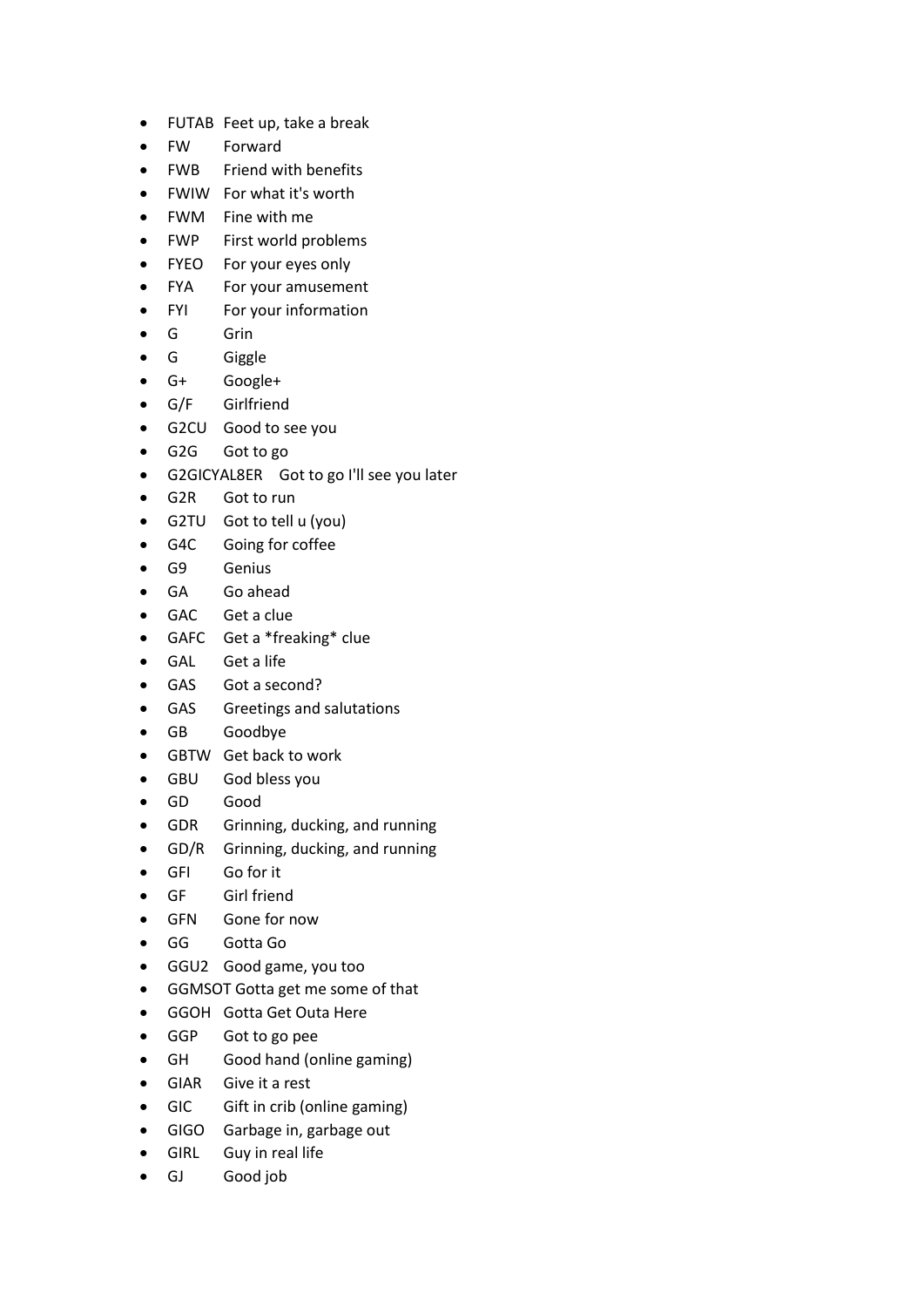- GL Good luck
- GL2U Good luck to you
- GL/HF Good luck, have fun (online gaming)
- GLE Good luck everyone
- GMBA Giggling my butt off
- GMTA Great minds think alike
- GMV Got my vote
- GN Good night
- GNA Good night all
- GNE1 Good night everyone
- GNIGHT Good night
- GNITE Good night
- GNSD Good night, sweet dreams
- GOI Get over it
- GOL Giggling out loud
- GOMB Get off my back
- GPOY Gratuitous picture of yourself
- GR8 Great
- GRATZ Congratulations
- GRL Girl
- GRWG Get right with God
- GR&D Grinning, running and ducking
- GS Good shot
- GS Good split (online gaming)
- GT Good try
- GTFO Get the \*freak\* out
- GTFOH Get the \*freak\* outta here
- GTG Got to go
- GTM Giggling to myself
- GTRM Going to read mail
- GTSY Great (or good) to see you
- GUD Good
- GWHTLC Glad we had this little chat
- H Hug
- H8 Hate
- H8TTU Hate to be you
- HAG1 Have a good one
- HAK Hug and kiss
- HALP Help (Discord)
- HAU How about you?
- H&K Hugs & kisses
- H2CUS Hope to see you soon
- HAGN Have a good night
- HAGO Have a good one
- HAND Have a nice day
- HAWT Have a wonderful day (out-dated, see next in list)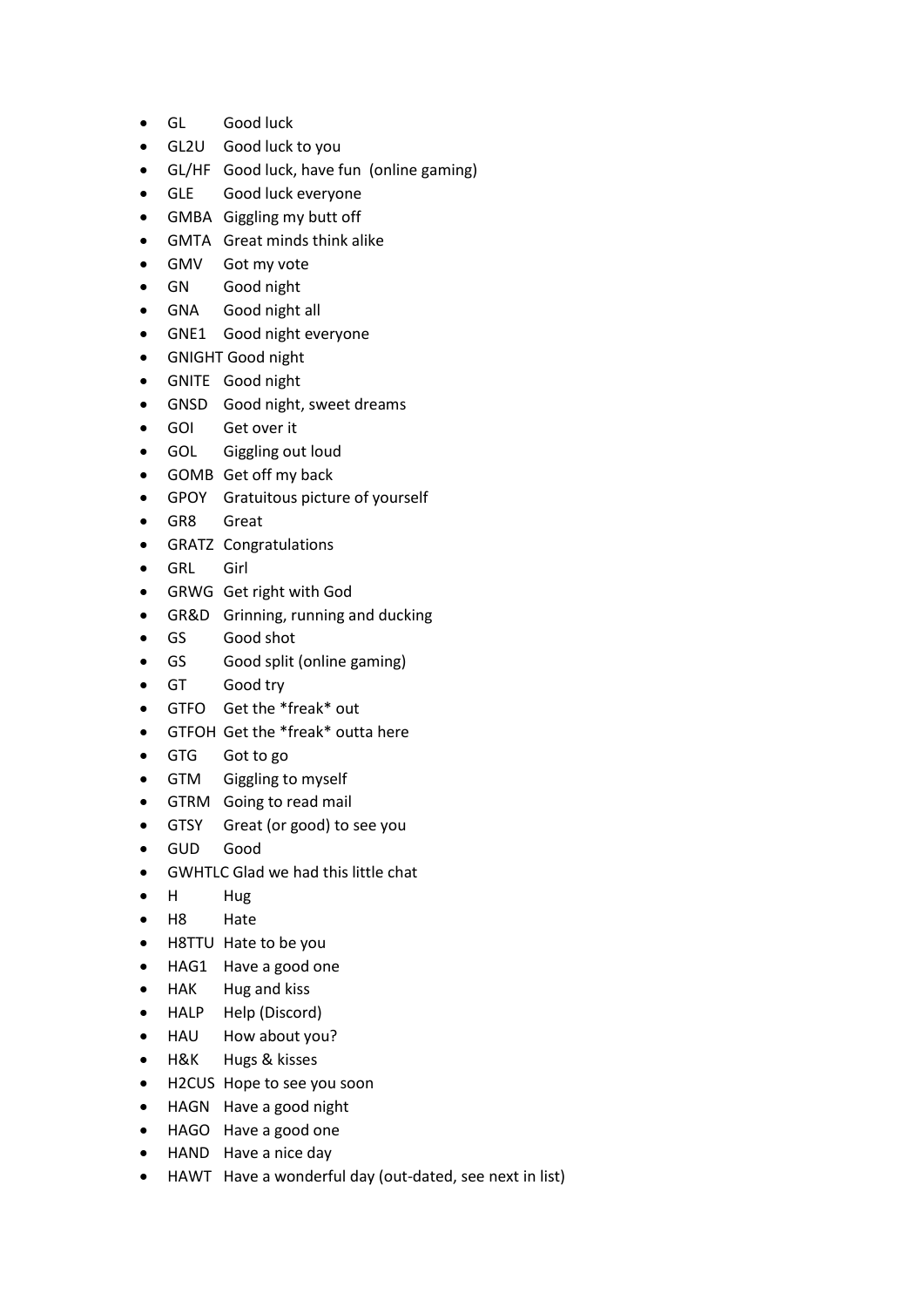- HAWT Meaning "sexy" or "attractive"
- HB Hurry back
- HB Hug back
- HBD Happy birthday
- HBU How about you?
- HF Have fun
- HFAC Holy flipping animal crackers
- H-FDAY Happy Father's Day
- HHIS Head hanging in shame
- HIFW How I felt when... (Used with photo or gif)
- HL Half Life (online gaming)
- HLA Hola / hello (Spanish SMS)
- H-MDAY Happy Mother's Day
- HOAS Hold on a second
- HP Hit points / Health points (online gaming)
- HRU How are you?
- HTH Hope this helps
- HUB Head up butt
- HUYA Head up your \*butt\*
- HV Have
- HW Homework
- HYFR Hell yeah, \*Freaking\* right!
- I2 I too (me too)
- IA8 I already ate
- IAAA I am an accountant
- IAAD I am a doctor
- IAAL I am a lawyer
- IAC In any case
- IAE In any event
- IANAC I am not a crook
- IANAL I am not a lawyer
- IAO I am out (of here)
- IB I'm back
- IB I'm back
- IC I see
- ICAM I couldn't agree more
- ICBW It could be worse
- ICEDI I can't even discuss it
- ICFILWU I could fall in love with you
- ICYMI In case you missed it (Twitter slang)
- IDBI I don't believe it
- IDC I don't care
- IDGAF I don't give a \*freak\*
- IDK I don't know
- IDTS I don't think so
- IDUNNO I don't know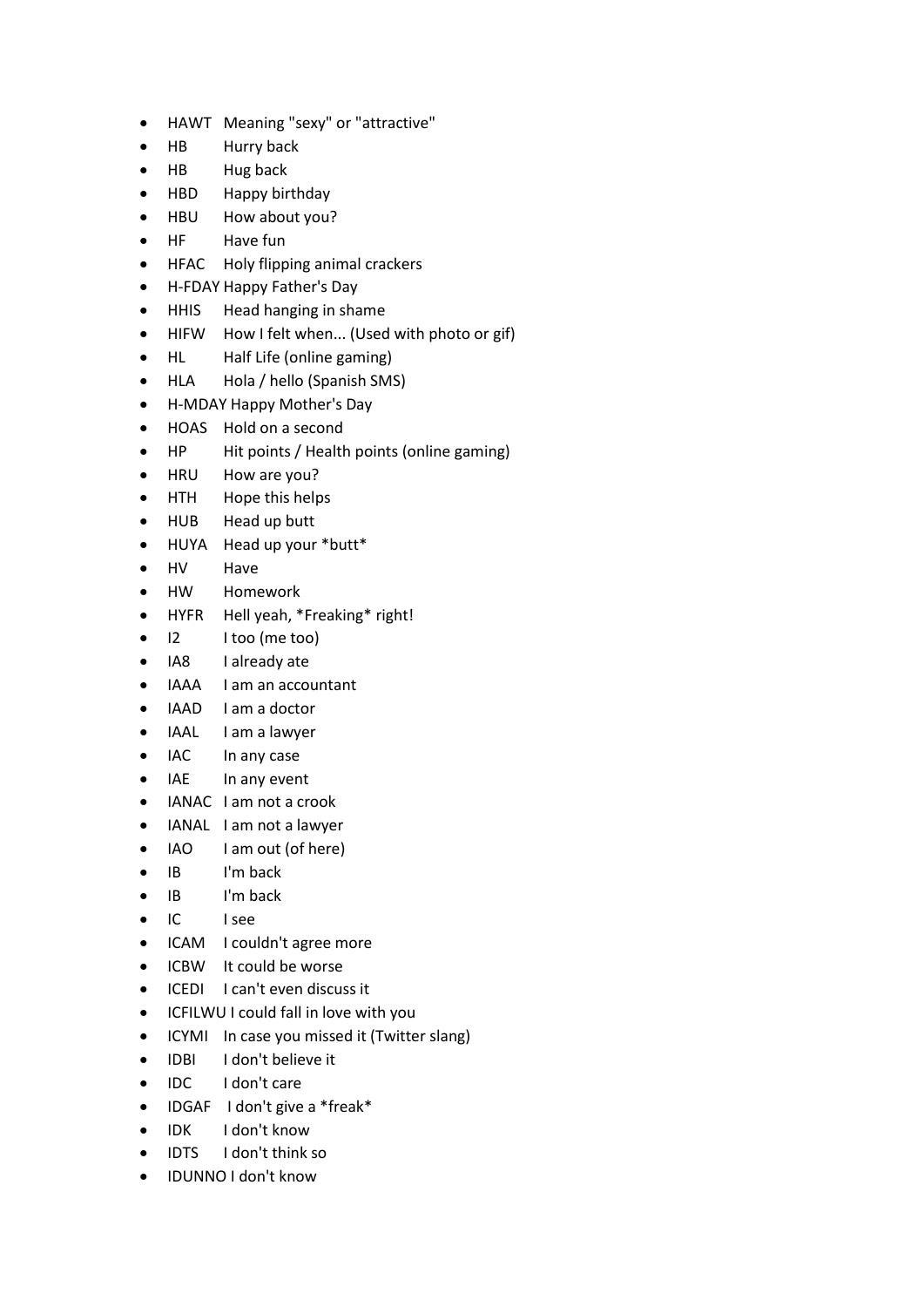- IFYP I feel your pain
- IG Instagram
- IG2R I got to run
- IGHT I got high tonight
- IGN I (I've) got nothing
- IGP I got to (go) pee
- IHNI I have no idea
- IIRC If I remember correctly
- IIIO Intel inside, idiot outside
- IK I know
- IKR I know, right?
- ILBL8 I'll be late
- ILU I love you
- ILUM I love you man
- ILYSM I love you so much
- ILY I love you
- IM Instant message
- IMAO In my arrogant opinion
- IMHO In my humble opinion
- IMNSHO In my not so humble opinion
- IMO In my opinion
- IMS I am sorry
- IMSB I am so bored
- IMTM I am the man
- IMU I miss u (you)
- INAL I'm not a lawyer
- INV Meaning "Invite"
- IOMH In over my head
- IOW In other words
- IRL In real life
- IRMC I rest my case
- ISLY I still love you
- ISO In search of
- ITT In This Thread
- ITYK I thought you knew
- IUSS If you say so
- IWALU I will always love you
- IWAWOI want a way out
- IWIAM Idiot wrapped in a moron
- IWSN I want sex now
- IYKWIMIf you know what I mean
- IYO In your opinion
- IYQ Meaning "I like you"
- IYSS If you say so
- j00 You
- j00r Your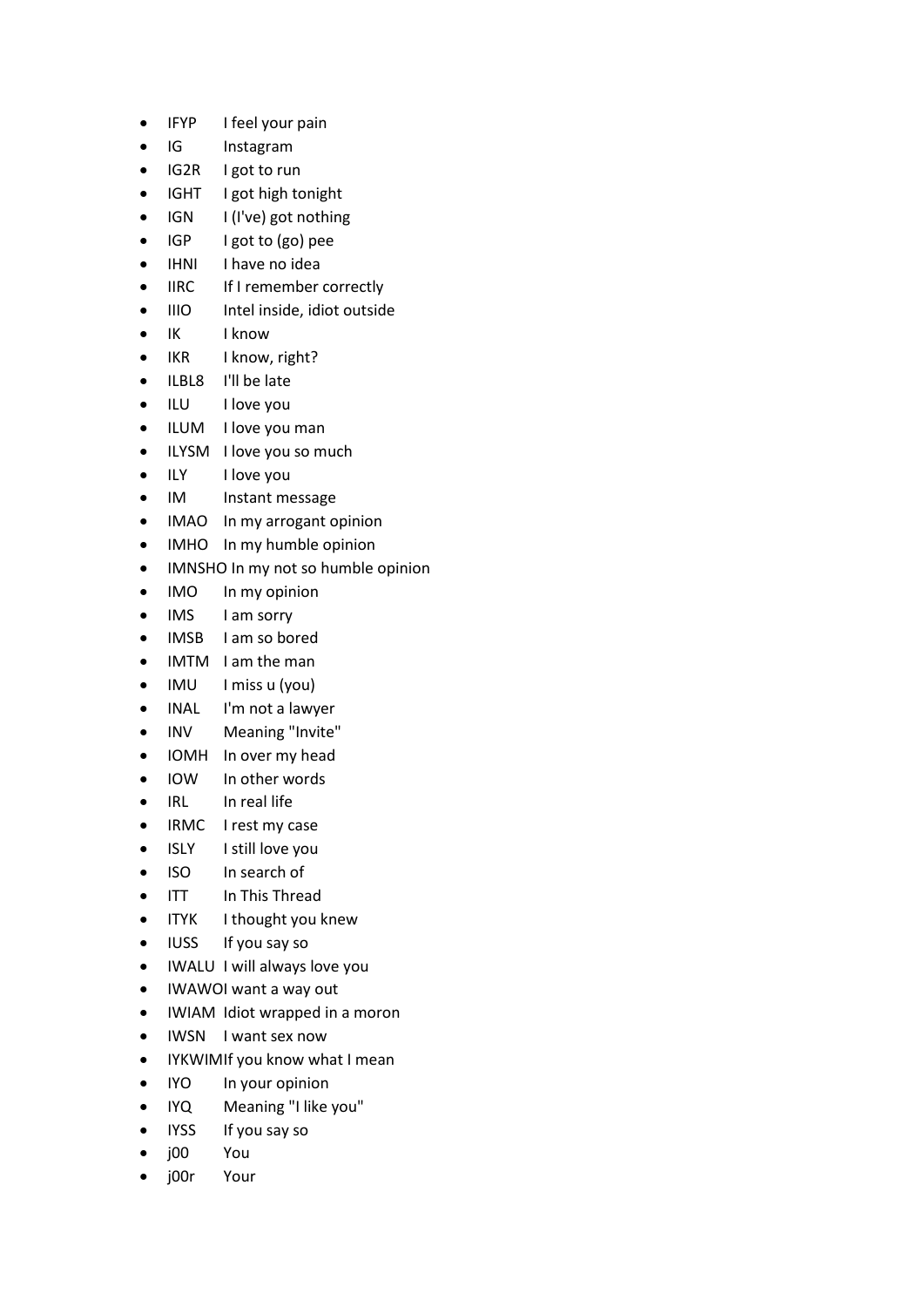- JAC Just a second
- JAM Just a minute
- JAS Just a second
- JC (J/C) Just checking
- JDI Just do it
- JELLY Meaning "jealous"
- JFF Just for fun
- JFGI Just \*freaking\* Google it
- JIC Just in case
- JJ (J/J) Just joking
- JJA Just joking around
- JK (J/K) Just kidding
- JLMK Just let me know
- JMO Just my opinion
- JP Just playing
- JT (J/T) Just teasing
- JTLYK Just to let you know
- JV Joint venture
- JW Just wondering
- K Okay
- KK Knock, knock
- KK Okay, Okay!
- K8T Katie
- k/b Keyboard
- KB Keyboard
- KB Kick butt (online gaming)
- KEWL Cool
- KEYA I will key you later
- KEYME Key me when you get in
- KFY Kiss for you
- KIA Know it all
- KISS Keep it simple, stupid
- KIT Keep in touch
- KMA Kiss my \*a\*
- KMK Kiss my keister
- KMT Kiss my tushie
- KOC Kiss on cheek
- KOL Kiss on cheek
- KOS Kid over shoulder
- KOS Kill on sight
- KOW Knock on wood
- KOTC Kiss on the cheek
- KOTL Kiss on the lips
- KNIM Know what I mean?
- KNOW Meaning "knowledge"
- KPC Keeping parents clueless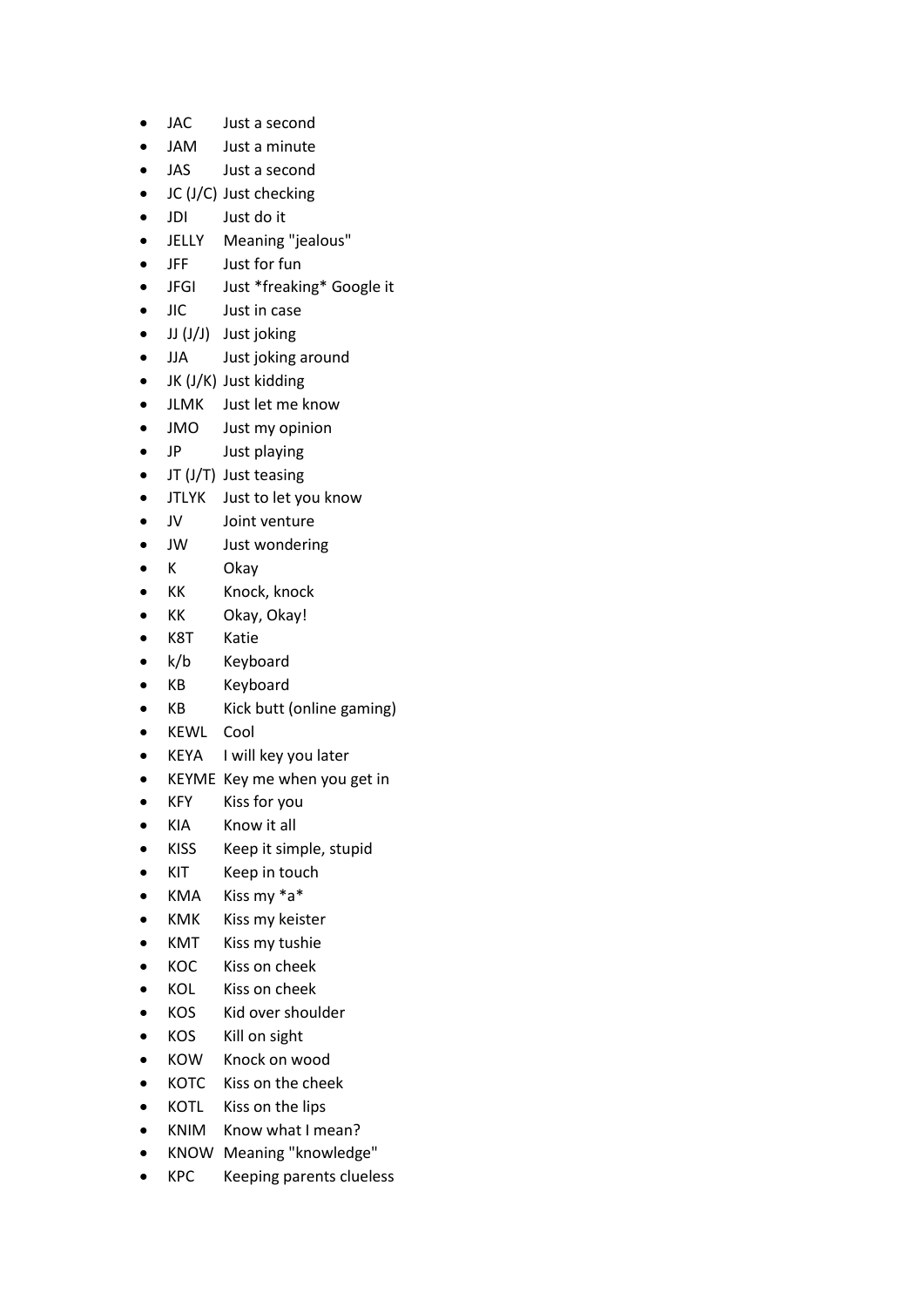- KS Kill then steal (online gaming)
- KSC Kind (of) sort (of) chuckle
- KT Katie
- KUTGW Keep up the good work
- L2G Like to go?
- L2G (would) Love to go
- L2K Like to come
- L2P Learn to play
- l33t Leet, meaning 'elite'
- L8R Later
- L8RG8R Later, gator
- LBAY Laughing back at you
- LBS Laughing, but serious
- LBVS Laughing, but very serious
- LD Later, dude
- LD Long distance
- LDO Like, duh obviously
- LEMENO Let me know
- LERK Leaving easy reach of keyboard
- LFD Left for day
- LFG Looking for group (online gaming)
- LFG Looking for guard (online gaming)
- LFM Looking for more (online gaming)
- LGH Lets get high
- LH6 Lets have sex
- LHSX Lets have sex
- LHM Lord help me
- LHO Laughing head off
- LI LinkedIn
- LIC Like I care
- LIK Meaning liquor
- LIMT Laugh in my tummy
- LLGB Love, later, God bless
- LLS Laughing like \*silly\*
- LMAO Laughing my \*a\* off
- LMBO Laughing my butt off
- LMFAO Laughing my freaking \*a\* off
- LMIRL Lets meet in real life
- LMK Let me know
- LMMFAO Laughing my mother freaking a\*\* off
- LMNK Leave my name out
- LMS Like my status (Facebook)
- LNT Meaning lost in translation
- LOA List of acronyms
- LOB Left On Base
- LOL Laughing out loud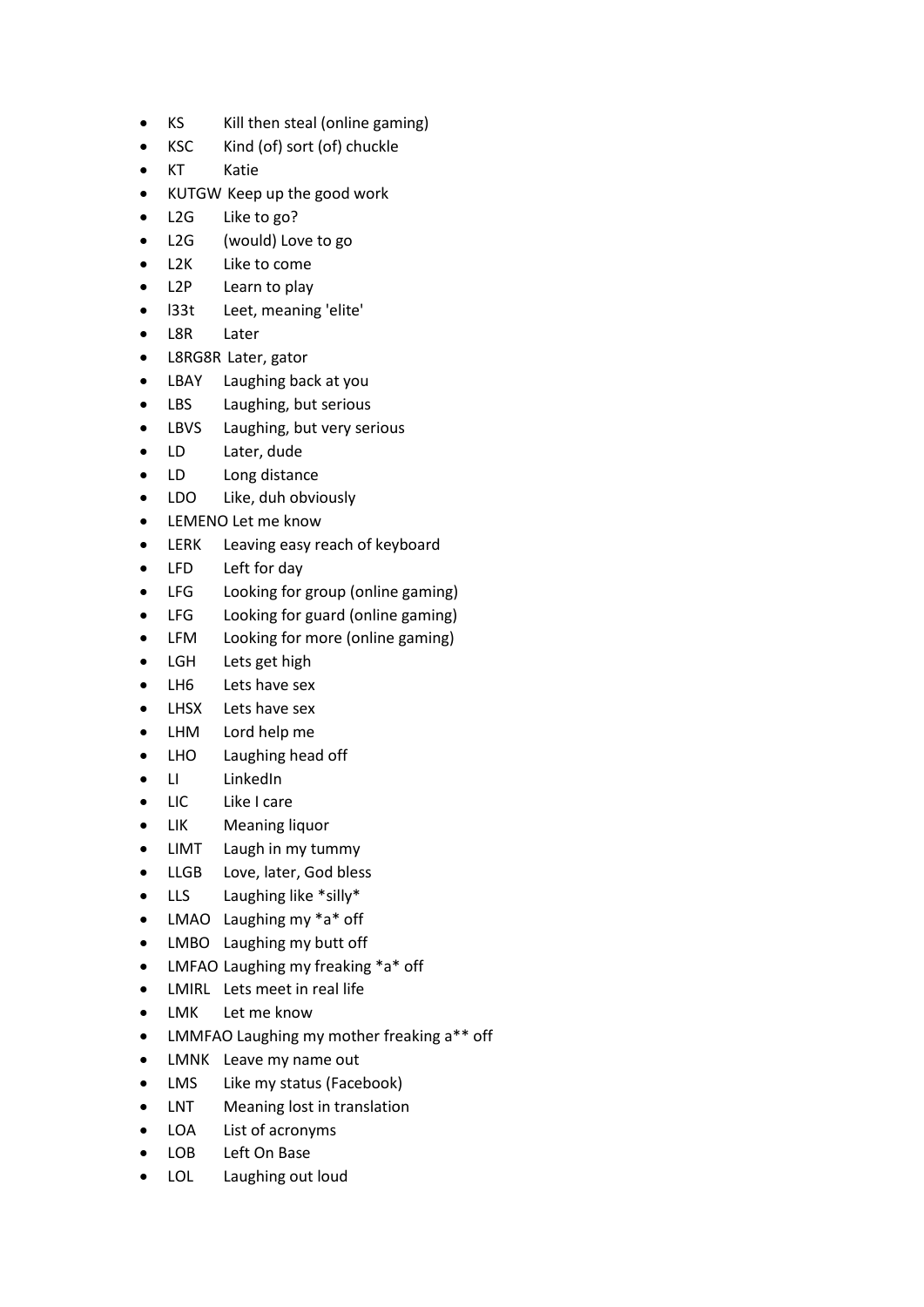- LOL Laugh out loud
- LOL Lots of love
- LOLH Laughing out loud hysterically
- LOLO Lots of love
- LOLWTF Laughing out loud (saying) "What the \*freak\*?"
- LOTI Laughing on the inside
- LOTR Lord of The Rings (online gaming)
- LQTM Laughing quietly to myself
- LSHMBH Laugh so hard my belly hurts
- LTD Living the dream
- LTLWDLS Let's twist like we did last summer
- LTNS Long time no see
- LTOD Laptop of death
- LTS Laughing to self
- LULT Love you long time
- LULZ Meaning joke, or for laughs
- LVM Left voice mail
- LWOS Laughing without smiling
- LY Love ya
- LYLAS Love you like a sis
- LYLC Love you like crazy
- LYSM Love you so much
- M\$ Microsoft
- M8 Mate
- MB Mamma's boy
- MBS Mom behind shoulder
- MC Merry Christmas
- MDIAC My Dad is a cop
- MEGO My eyes glaze over
- MEH Meaning a "shrug" or shrugging shoulders
- MEH Meaning a "so-so" or "just okay"
- MEHH Meaning a "sigh" or sighing
- MFI Mad for it
- MGB May God bless
- MGMT Management
- MHOTY My hat (is) off to you
- MIRL Me in real life
- MIRL Meet in real life
- MKAY Meaning "Mmm, okay"
- MLM Meaning give the middle finger
- MM Sister (Mandarin Chinese txt msg)
- MMK Meaning okay? (as a question)
- MNC Mother nature calls
- MOD Moderator
- MOD Modification
- MORF Male or female?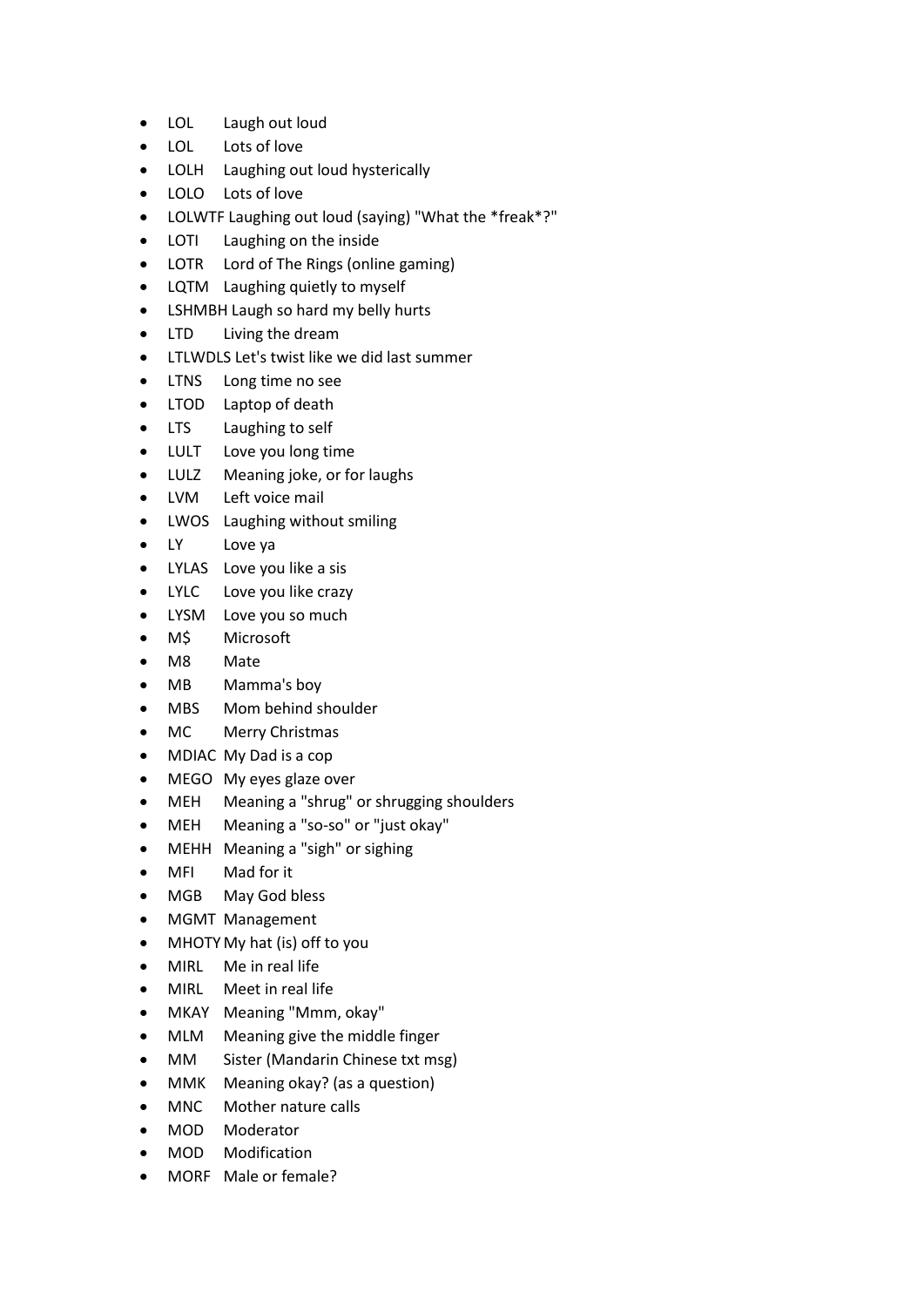- MOMBOY Mamma's boy
- MOO My own opinion
- MOOS Member of the opposite sex
- MOS Mother over shoulder
- MOSS Member of same sex
- MP Mana points (online gaming)
- What is Mtchew in WhatsApp? hissing
- MSG Message
- MTF More to follow
- MTFBWU May the force be with you
- MU Miss U (you)
- MUAH Multiple unsuccessful attempts (at/to) humor
- MUSM Miss you so much
- MWAH Meaning "kiss" (it is is the sound made when kissing through the air)
- MYO Mind your own (business)
- MYOB Mind your own business
- n00b Newbie
- N1 Nice one
- N2M Nothing too much
- NADT Not a darn thing
- NALOPKT Not a lot of people know that
- NANA Not now, no need
- NBD No big deal
- NBFAB No bad for a beginner (online gaming)
- NC Nice crib (online gaming)
- ND Nice double (online gaming)
- NE Any
- NE1 Anyone
- NFM None for me / Not for me
- NFM Not for me
- NGL Not gonna (going to) lie
- NFS Need for Speed (online gaming)
- NFS Not for sale
- NFW No \*freaking\* way
- NFW Not for work
- NFWS Not for work safe
- NH Nice hand (online gaming)
- NIFOC Naked in front of computer
- NIGI Now I get it
- NIMBY Not in my back yard
- NIROK Not in reach of keyboard
- NLT No later than
- NM Nothing much
- NM Never mind
- NM Nice meld (online gaming)
- NMH Not much here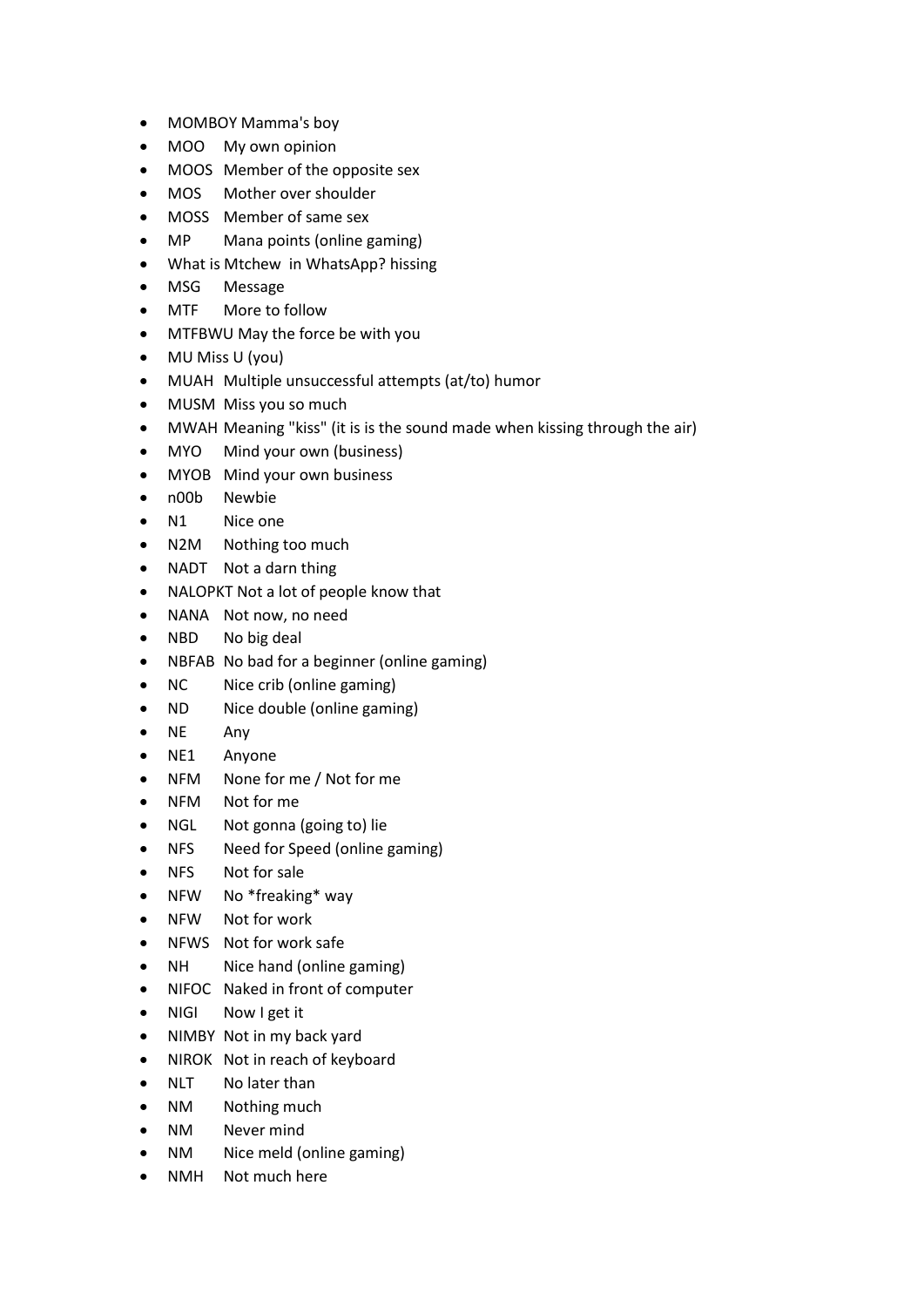- NMJC Nothing much, just chilling
- NMU Not much, you?
- NO1 No one
- NOOB Meaning someone who is bad at (online) games
- NOWL Meaning "knowledge"
- NOYB None of your business
- NP No problem
- NPC Non-playing character (online gaming)
- NQT Newly qualified teacher
- NR Nice roll (online gaming)
- NRN No response/reply necessary
- NS Nice score (online gaming)
- NS Nice split (online gaming)
- NSA No strings attached
- NSFL Not safe for life
- NSFW Not safe for work
- NSISR Not sure if spelled right
- NT Nice try
- NTHING Nothing (SMS)
- NTS Note to self
- NVM Never mind
- NVR Never
- NW No way
- NWO No way out
- O4U Only for you
- OATUS On a totally unrelated subject
- OB Oh baby
- OB Oh brother
- OBV Obviously
- OFC Of course
- OG Original gangster
- OGIM Oh God, it's Monday
- OH Overheard
- OHHEMMGEE Meaning "Oh My God" (alternate of OMG)
- OI Operator indisposed
- OIB Oh, I'm back
- OIC Oh, I see
- OJ Only joking
- OL Old lady
- OLL Online love
- OM Old man
- OM Oh, my
- OMAA Oh, my aching \*A\* (butt)
- OMDB Over my dead body
- OMFG Oh my \*freaking\* God
- OMG Oh my God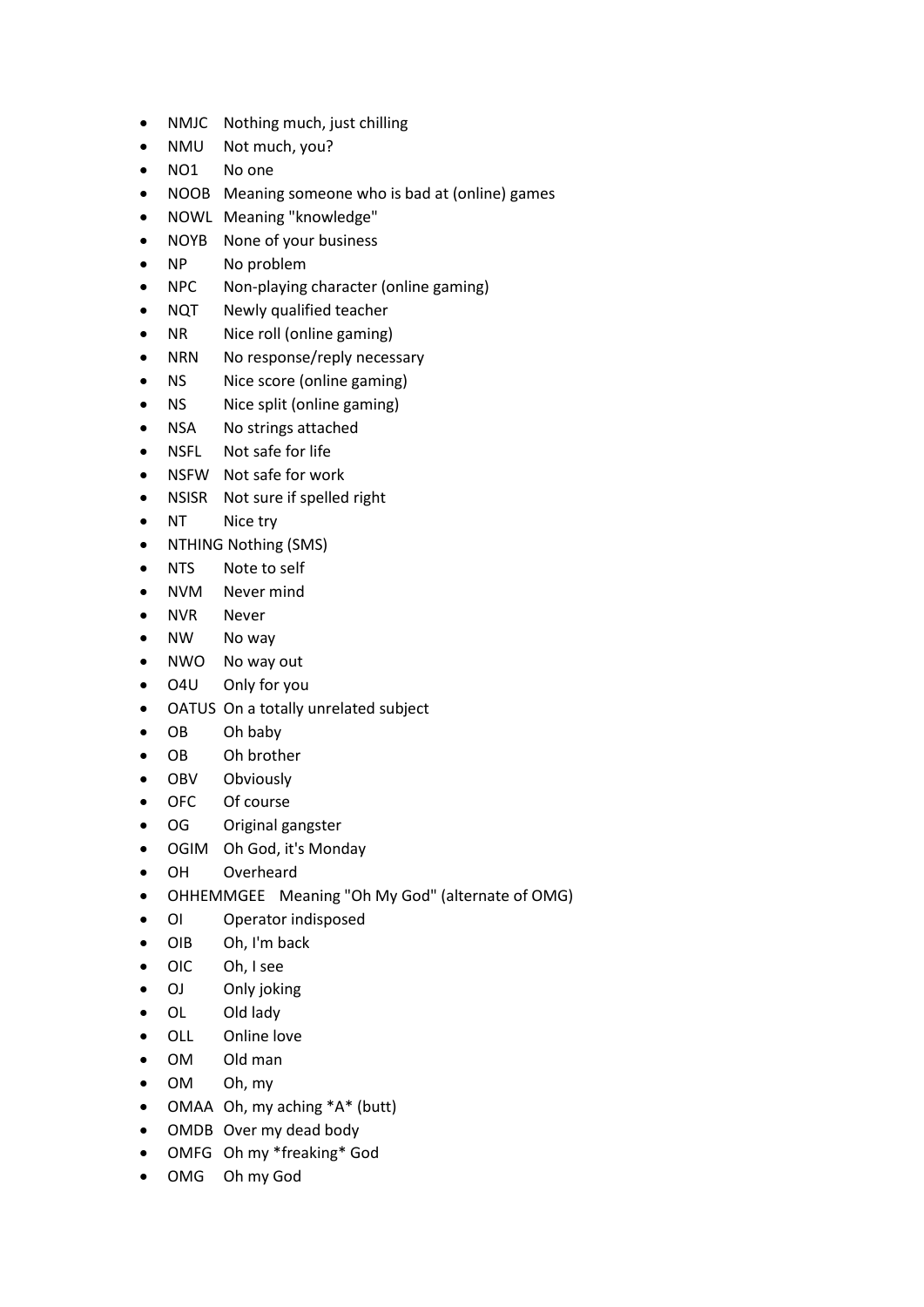- OMG Oh my gosh
- OMGYG2BK Oh my God, you got to be kidding
- OMGYSOh my gosh you suck
- OMS On my soul (meaning "promise")
- OMW On my way
- ONL Online
- OO Over and out
- OOC Out of character
- OOH Out of here
- OOTD One of these days
- OOTO Out of the office
- OP On phone
- ORLY Oh really?
- OS Operating system
- OT Off topic (discussion forums)
- OTB Off to bed
- OTFL On the floor laughing
- OTL Out to lunch
- OTOH On the other hand
- OTP On the phone
- OTT Over the top
- OTTOMH Off the top of my head
- OTW Off to work
- OVA Over
- OYO On your own
- P Partner (online gaming)
- P2P Parent to parent
- P2P Peer to peer
- P2P Pay to play (online gaming)
- P911 Parents coming into room alert
- PAT Meaning "patrol" (online gaming)
- PAW Parents are watching
- PBOOK Phonebook (e-mail)
- PC Player character (online gaming)
- PCM Please call me
- PDA Personal display (of) affection
- PDH Pretty darn happy
- PDS Please don't shoot
- PDQ Pretty darn quick
- PEEPS People
- PFT Pretty \*freaking\* tight
- PIC Picture
- PIP Peeing in pants (laughing hard)
- PIR Parents in room
- PISS Put in some sugar
- PITA Pain in the \*butt\*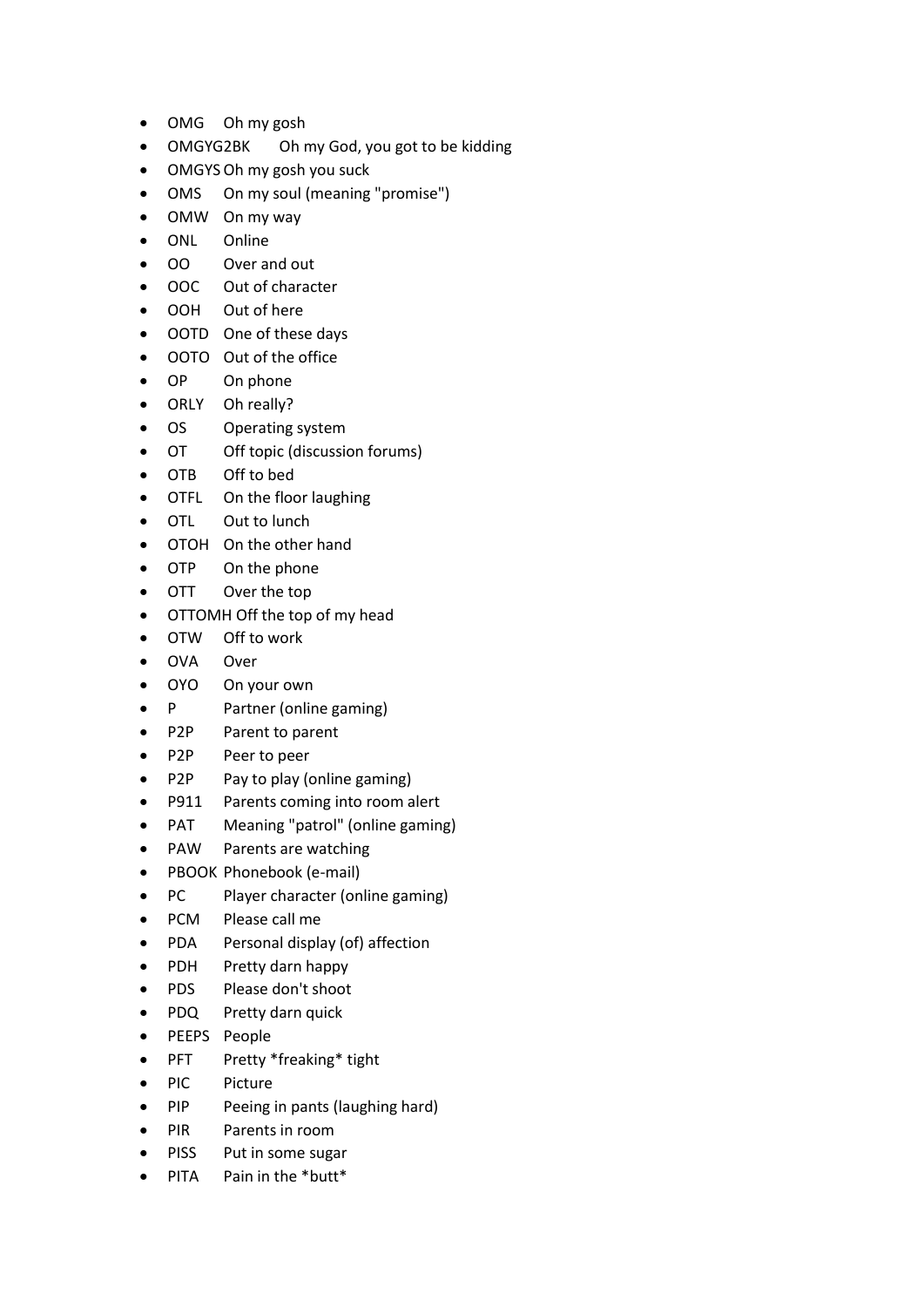- PL8 Plate
- PLD Played
- PLMK Please let me know
- PLS Please
- PLU People like us
- PLZ Please
- PLZTLME Please tell me
- PM Private Message
- PMFI Pardon me for interrupting
- PMFJI Pardon me for jumping in
- PMSL Pee myself laughing
- POAHF Put on a happy face
- POIDH Picture, or it didn't happen
- POS Parent over shoulder
- POT Meaning "potion" (online gaming)
- POV Point of view
- PPL People
- PPU Pending pick-up
- PRESH Precious
- PROBS Probably
- PROLLY Probably
- PROGGY Meaning computer program
- PRON Meaning pornography
- PRT Party
- PRT Please Retweet (Twitter slang)
- PRW People/parents are watching
- PSOS Parent standing over shoulder
- PST Please send tell (online gaming)
- PTFO Pass the \*freak\* out
- PTL Praise the Lord
- PTMM Please tell me more
- PTO Paid time off
- PTO Personal time off
- PTO Parent Teacher Organization
- PUG Pick up group (online gaming)
- PVP Player versus player (online gaming)
- PWN Meaning "own"
- PXT Please explain that
- PU That stinks!
- PUKS Pick up kids (SMS)
- PYT Pretty young thing
- PZ Peace
- PZA Pizza
- Q Queue
- Q4U (I have a) question for you
- QC Quality control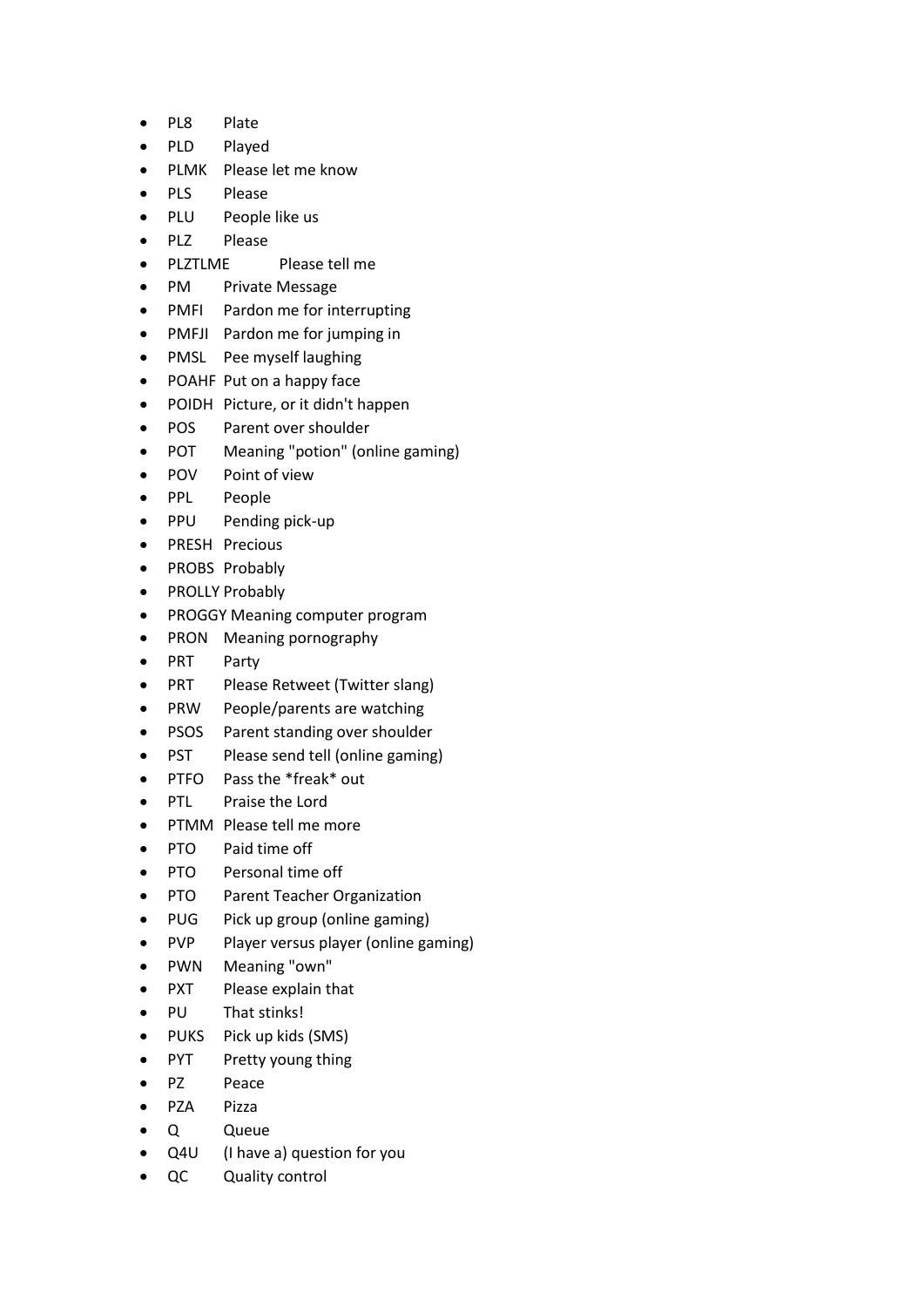- QFE Question for everyone
- QFI Quoted for idiocy
- QFI Quoted for irony
- QFT Quoted for truth
- QIK Quick
- QL Quit laughing
- QOTD Quote of the day
- QQ (qq) (Q\_Q) Meaning "crying eyes"
- QQ Quick question
- QSL Reply
- QSO Conversation
- QT Cutie
- QTPI Cutie pie
- R Meaning "are"
- R8 Rate
- RBAY Right back at you
- RFN Right \*freaking\* now
- RGR Roger (I agree, I understand)
- RHIP Rank has its privileges
- RIP Rest in peace
- RL Real life
- RLY Really
- RME Rolling my eyes
- RMLB Read my lips baby
- RMMM Read my mail man
- ROFL Rolling on floor laughing
- ROFLCOPTER Rolling on floor laughing and spinning around
- ROFLMAO Rolling on the floor, laughing my \*butt\* off
- ROTFL Rolling on the floor laughing
- ROTFLUTS Rolling on the floor laughing unable to speak
- RSN Real soon now
- RT Roger that
- RT Retweet
- RTBS Reason to be single
- RTFM Read the \*freaking\* manual
- RTFQ Read the \*freaking\* question
- RTHX Meaning "Thanks for the RT (Retweet)" (Twitter slang)
- RTMS Read the manual, stupid
- RTNTN Retention (email, Government)
- RTRCTVRetroactive (email, Government)
- RTRMT Retirement (email, Government)
- RTSM Read the stupid manual
- RTWFQ Read the whole \*freaking\* question
- RU Are you?
- RUMOFAre you male or female?
- RUT Are u (you) there?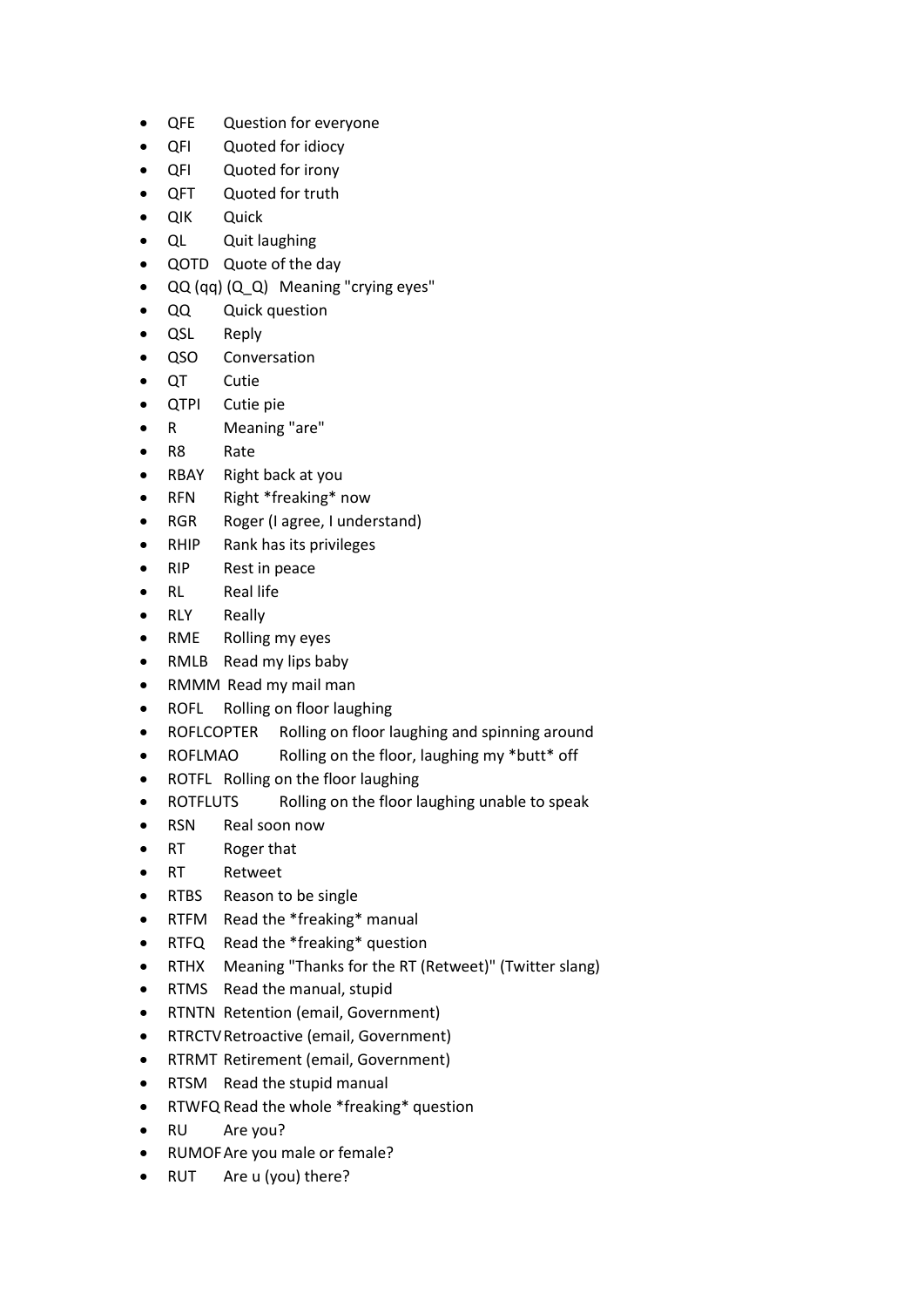- RUOK Are you okay?
- RX Regards
- RW Real world
- RX Meaning drugs or prescriptions
- RYB Read your Bible
- RYO Roll your own
- RYS Read your screen
- RYS Are you single?
- S2R Send to receive (meaning send me your picture to get mine)
- S2S Sorry to say
- S4L Spam for life
- SAL Such a laugh
- What is SAT in WhatsApp? Sorry about that
- SB Should be
- SB Smiling back
- SBIA Meaning Standing back in amazement
- SBT Sorry 'bout that
- SC Stay cool
- SD Sweet dreams
- SDMB Sweet dreams, my baby
- SENPAI Meaning someone older than you, someone you look up to
- SEO Search engine optimization
- SETE Smiling Ear-to-Ear
- SELFIE A photo that is taken of oneself for social media sharing (definition)
- SFAIK So far as I know
- SH Same here
- SH^ Shut up
- SHID Slapping head in disgust
- SICNR Sorry, I could not resist
- SIG2R Sorry, I got to run
- SIHTH Stupidity is hard to take
- SIMYC Sorry I missed your call
- SIR Strike it rich
- SIS Snickering in silence
- SIS Meaning sister
- SIT Stay in touch
- SITD Still in the dark
- SJW Social justice warrior
- SK8 Skate
- SK8NG Skating
- SK8R Skater
- SK8RBOI Skater Boy
- SLAP Sounds like a plan
- SM Social media
- SMAZED Smoky haze (marijuana stoned)
- SMEXI Combination of sexy and Mexican, used to describe attractive people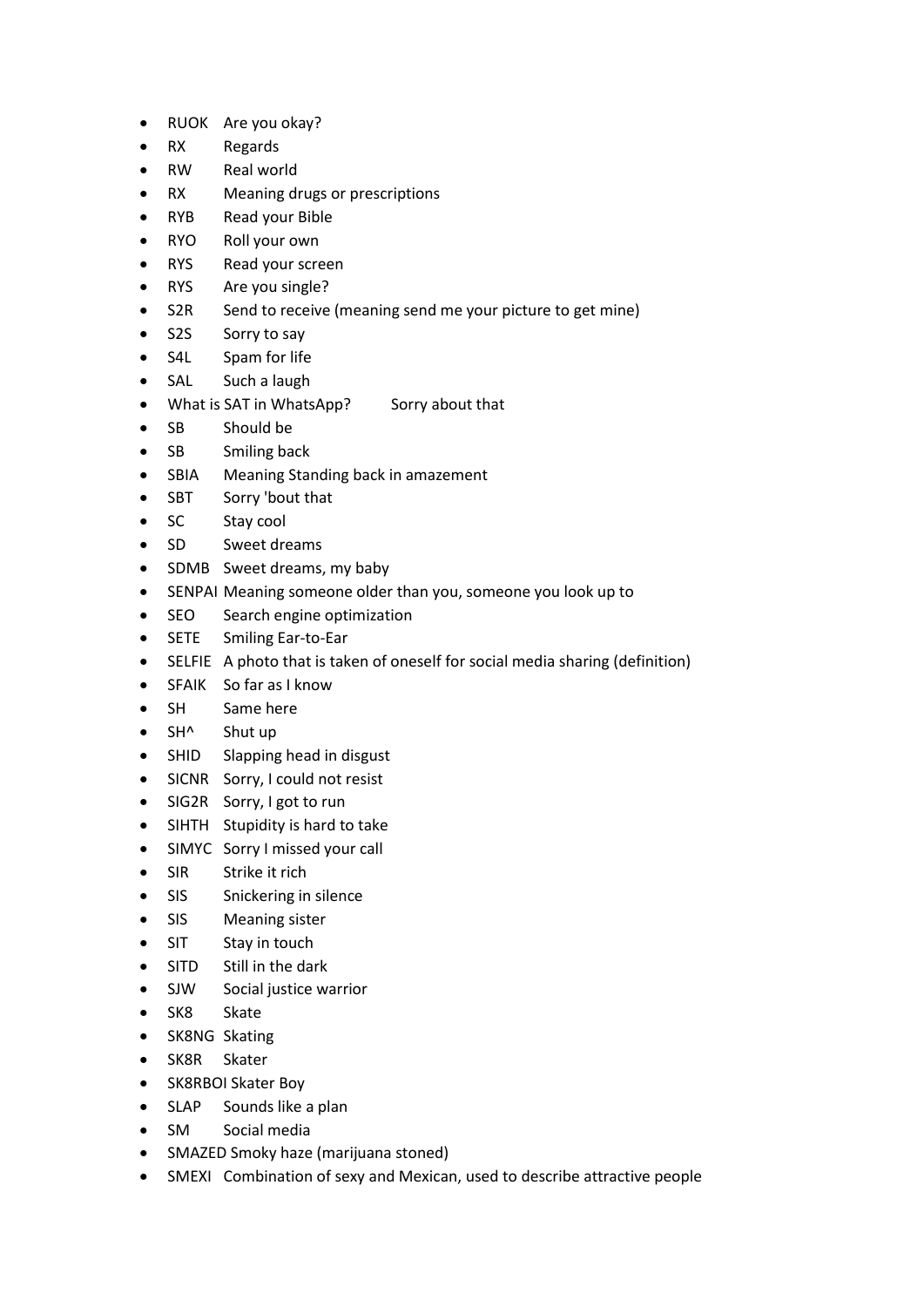- SMH Shaking my head
- SMHID Scratching my head in disbelief
- SNAFU Situation normal all fouled up
- SNERT Snot nosed egotistical rude teenager
- SO Significant other
- SOAB Son of a \*B\*
- S'OK Meaning It' (s) okay (ok)
- SOL Sooner or later
- SOMY Sick of me yet?
- SorG Straight or Gay?
- SOS Meaning help
- SOS Son of Sam
- SOT Short of time
- SOTMG Short of time, must go
- SOWM Someone with me
- SPK Speak (SMS)
- SRSLY Seriously
- SPST Same place, same time
- SPTO Spoke to
- SQ Square
- SRY Sorry
- SS So sorry
- SSDD Same stuff, different day
- SSIF So stupid it's funny
- SSINF So stupid it's not funny
- ST&D Stop texting and drive
- STFU Shut the \*freak\* up
- STR8 Straight
- STW Search the Web
- SU Shut up
- SUITM See you in the morning
- SUL See you later
- SUP What's up?
- SUTH So use(d) to haters (Facebook)
- SUX Meanings sucks or "it sucks"
- SUYF Shut up you fool
- SWAG Scientific wild \*a\* guess
- SWAK Sent (or sealed) with a kiss
- SWALK Sealed (or sealed) with a loving kiss
- SWAT Scientific wild \*butt\* guess
- SWL Screaming with laughter
- SWMBO She who must be obeyed. Meaning wife or partner
- SYL See you later
- SYS See you soon
- SYY Shut your yapper
- T+ Think positive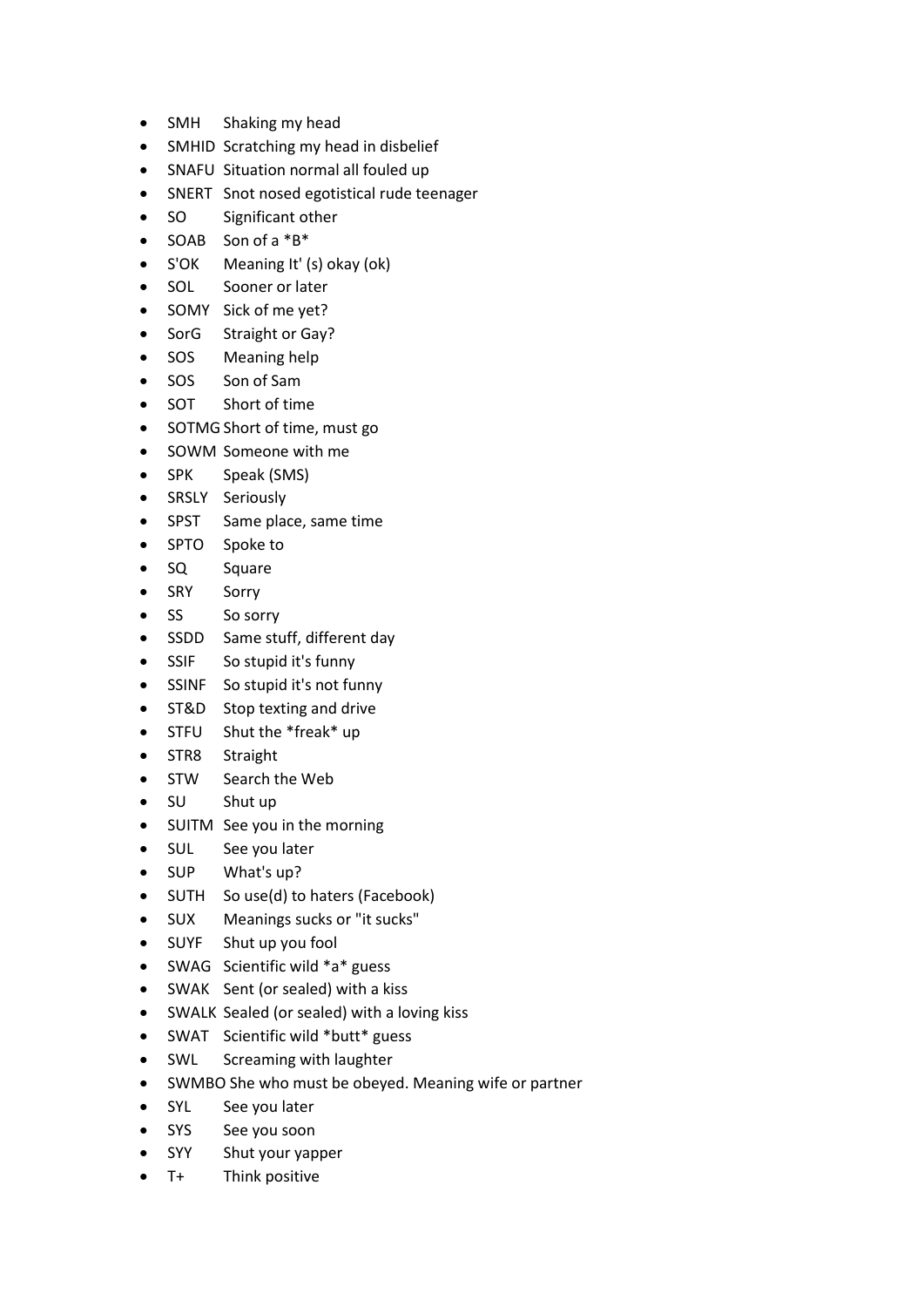- T4BU Thanks for being you
- T:)T Think happy thoughts
- TA Thanks a lot
- TAFN That's all for now
- TAM Tomorro a.m.
- TANK Meaning really strong
- TANKED Meaning "owned"
- TANKING Meaning "owning"
- TARFU Things Are Really \*fouled\* Up.
- TAU Thinking about u (you)
- TAUMUALU Thinking about you miss you always love you
- TBAG Process of disgracing a corpse, taunting a fragged/killed player (online gaming)
- TBC To be continued
- TBD To be determined
- TBH To be honest
- TBL Text back later
- TBT Throwback Thursday (Twitter slang)
- TC Take care
- TCB Take care of business
- TCOY Take care of yourself
- TD2M Talk dirty to me
- TDTM Talk dirty to me
- TFF Too \*freaking\* funny
- TFS Thanks for sharing
- TFTF Thanks for the follow
- TFTI Thanks for the invitation
- TFTT Thanks for this tweet
- TG Thank goodness
- TGIF Thank God it's Friday
- THX Thanks
- THT Think happy thoughts
- THNX Thanks
- THNQ Thank-you (SMS)
- TIA Thanks in advance
- TIAD Tomorrow is another day
- TIC Tongue-in-cheek
- TIL Today I learned
- TILIS Tell it like it is
- TIR Teacher in room
- TLK2UL8R Talk to you later
- TL Too long
- TL;DR Too long; didn't read
- TM Trust me
- TMA Take my advice
- TMB Text me back
- TMB Tweet me back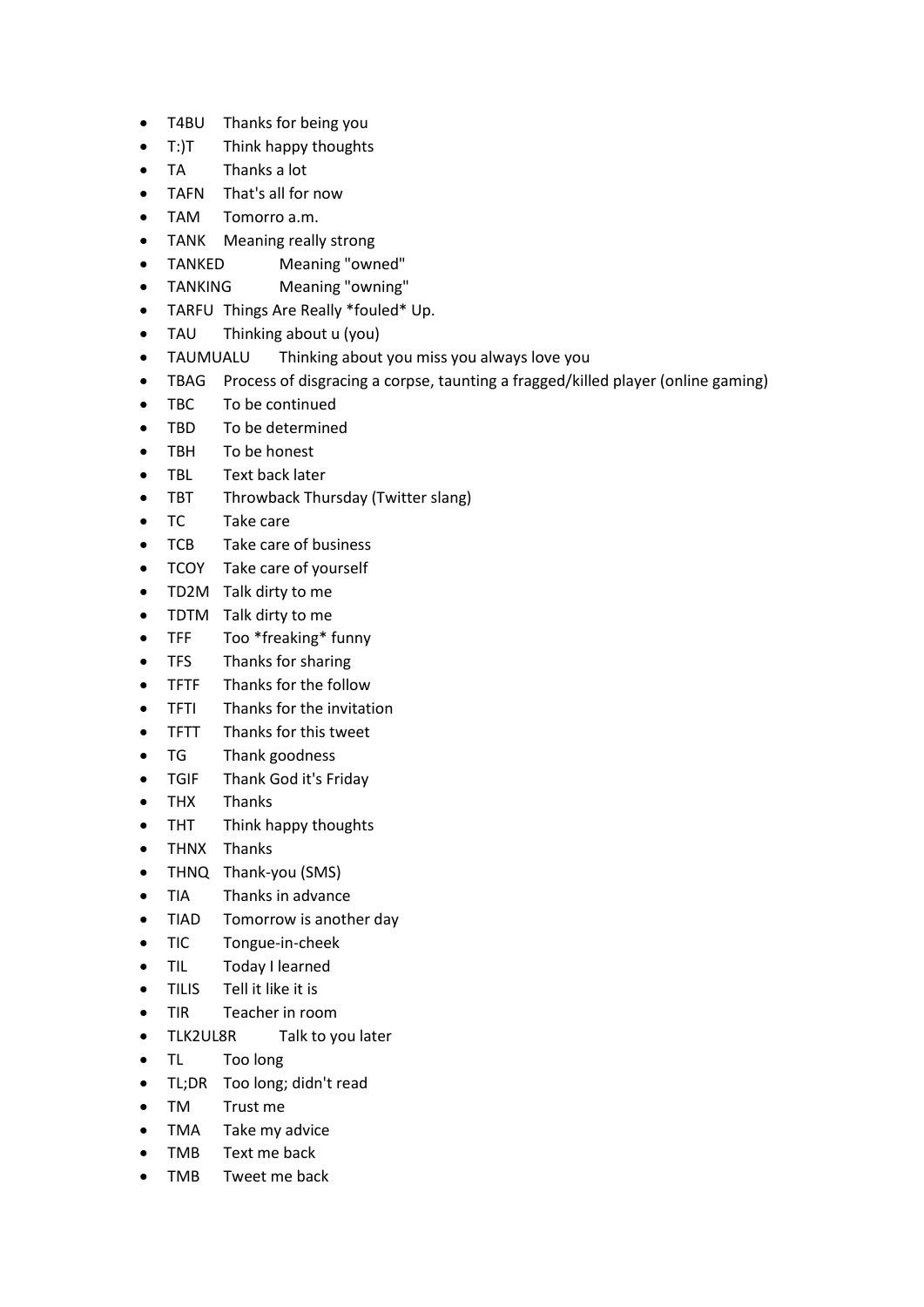- TMI Too much information
- TMOT Trust me on this
- TMTH Too much to handle
- TMYL Tell me your location
- TMWFI Take my word for it
- TNSTAAFL There's no such thing as a free lunch
- TNT Til next time
- TOJ Tears of joy
- TOS Terms of service
- TOTES Totally
- TOU Thinking of you
- TOY Thinking of you
- TPM Tomorrow p.m.
- TPTB The powers that be
- TSH Tripping so hard
- TSNF That's so not fair
- TSTB The sooner, the better
- TT Trending topic (Twitter slang)
- TTFN Ta ta for now
- TTLY Totally
- TTTT These things take time
- TTUL Talk to you later
- TU Thank you
- TUI Turning you in
- TURNT Turn up
- TWSS That's what she said
- TTG Time to go
- TTYAFNTalk to you awhile from now
- TTYL Talk to you later
- TTYS Talk to you soon
- TY Thank you
- TYFC Thank you for charity (online gaming)
- TYFYC Thank you for your comment
- TYS Told you so
- TYT Take your time
- TYSO Thank you so much
- TYAFY Thank you and \*freak\* you
- TYVM Thank you very much
- ^URS Up yours
- UCMU You crack me up
- UDM U (You) da (the) man
- UDS Ugly domestic scene
- UFB Un \*freaking\* believable
- UFN Until further notice
- UFWM You \*freaking\* with me?
- UGTBK You've got to be kidding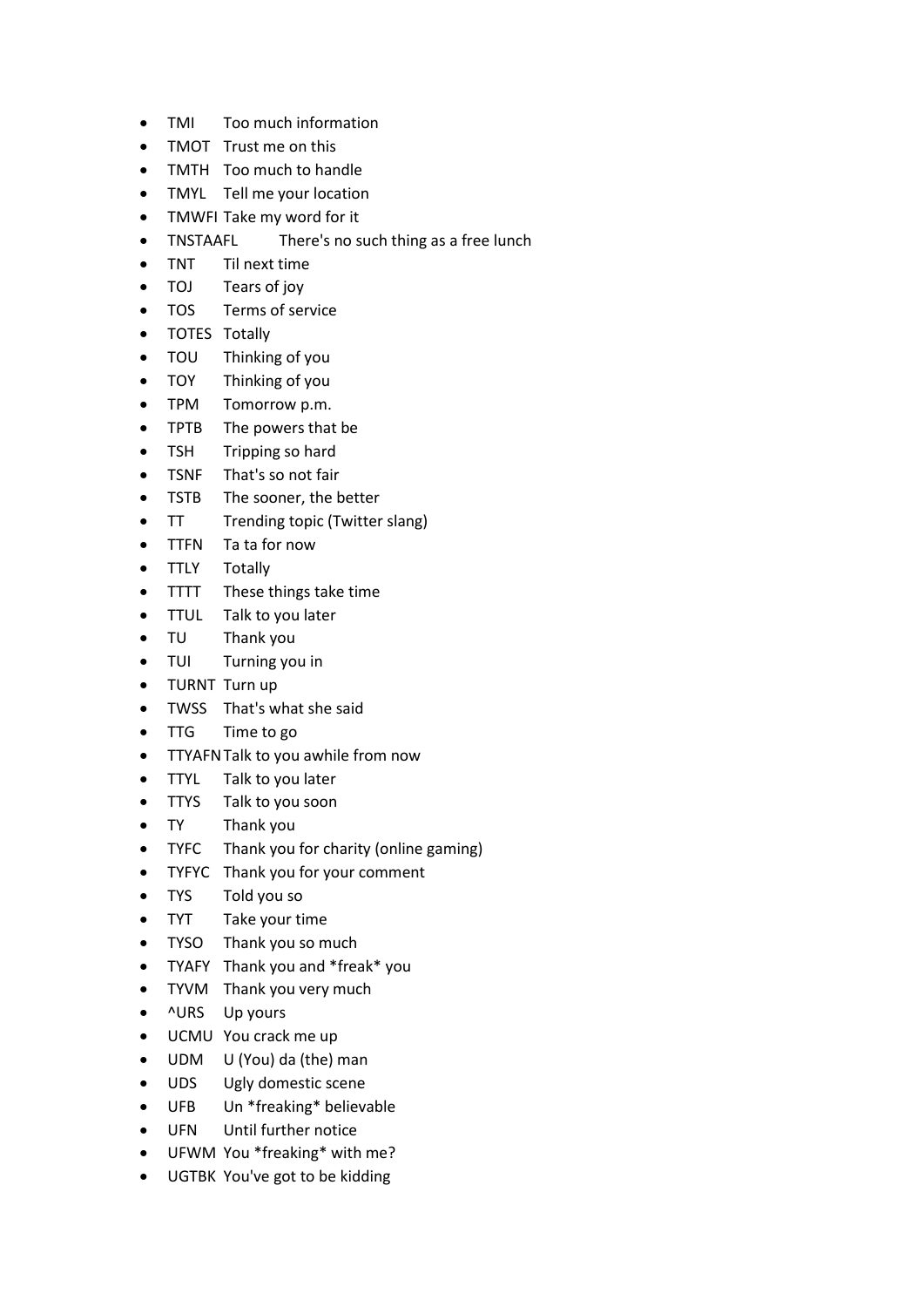- UKTR You know that's right
- UL Upload
- U-L Meaning "You will"
- UNA Use no acronyms
- UN4TUN8 Unfortunate
- UNBLEFBLE Unbelievable
- UNCRTN Uncertain
- UNPC Un- (not) politically correct
- UOK (Are) You ok?
- UR You are / You're
- UR2YS4ME You are too wise for me
- URA\* You are a star
- URH You are hot (U R Hot)
- URSKTM You are so kind to me
- URTM You are the man
- URW You are welcome
- USBCA Until something better comes along
- USU Usually
- UT Unreal Tournament (online gaming)
- UT2L You take too long
- UTM You tell me
- UV Unpleasant visual
- UW You're welcome
- UX User experience
- V Very
- VAT Value added tax
- VBL Visible bra line
- VBS Very big smile
- VC Voice chat
- VEG Very evil grin
- VFF Very freaking funny
- VFM Value for money
- VGC Very good condition
- VGG Very good game (online gaming)
- VGH Very good hand (online gaming)
- VIP Very important person
- VM Voice mail
- VN Very nice
- VNH Very nice hand (online gaming)
- VoIP Voice over Internet Protocol (definition)
- VRY Very
- VSC Very soft chuckle
- VSF Very sad face
- VWD Very well done (online gaming)
- VWP Very well played (online gaming)
- "W" Text Message / Chat Abbreviations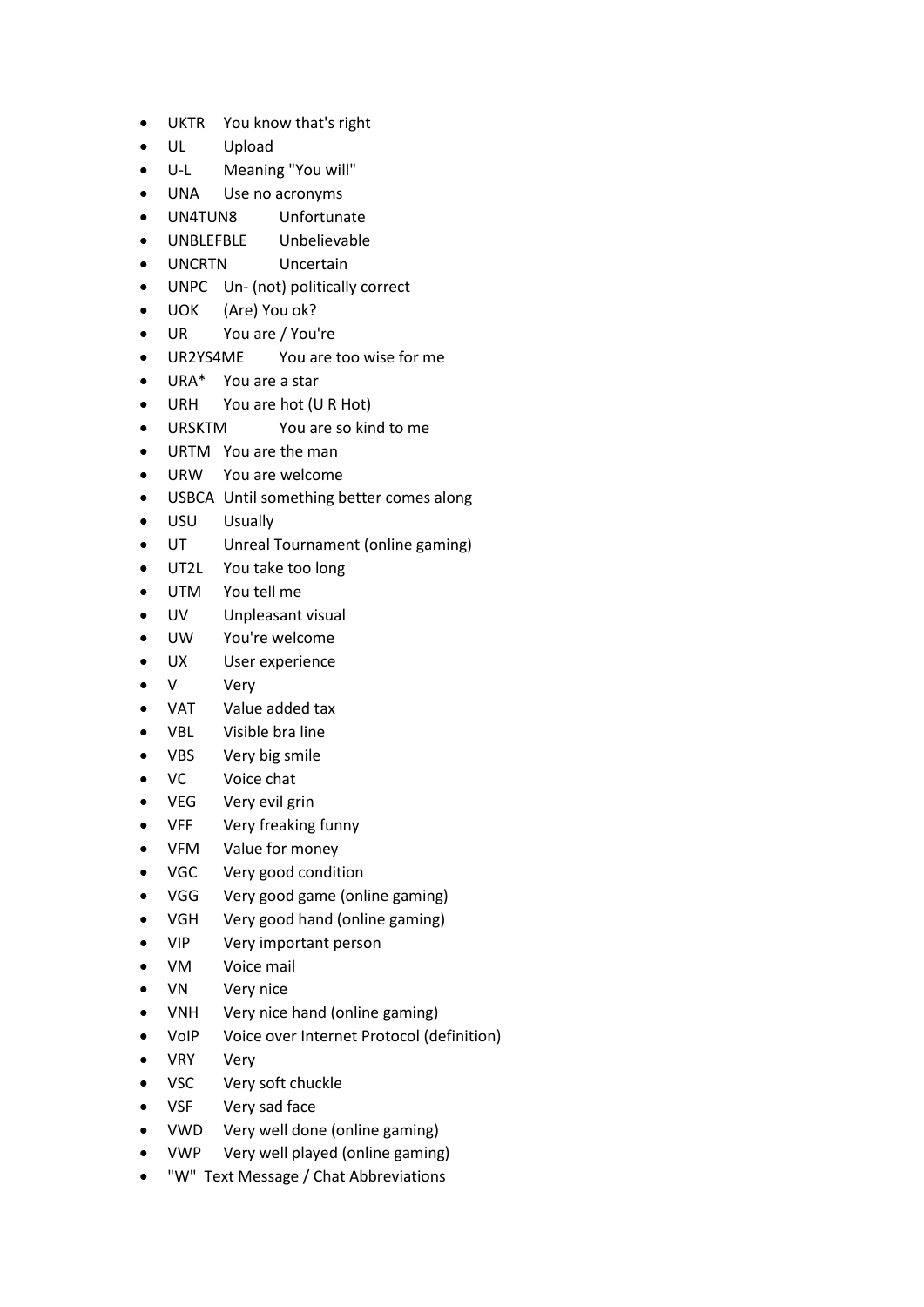- W@ What?
- W/ With
- W/B Welcome back
- W3 WWW (Web address)
- W8 Wait
- WAH Working at home
- WAJ What a jerk
- WAM Wait a minute
- WAN2 Want to? (SMS)
- WAN2TLK Want to talk
- WAS Wait a second
- WAS Wild \*a\* guess
- WAT What
- WAWA Where are we at?
- WAYF Where are you from?
- W/B Write back
- WB Welcome back
- WBS Write back soon
- WBU What about you?
- WC Welcome
- WC Who cares
- WCA Who cares anyway
- W/E Whatever
- W/END Weekend
- WE Whatever
- WEP Weapon (online gaming)
- WH5 Who, what, when, where, why
- WHATEVES Whatever
- WIBNI Wouldn't it be nice if
- WDALYIC Who died and left you in charge
- WDYK What do you know?
- WDYT What do you think?
- WGACAWhat do you think?
- WIIFM What's in it for me?
- WISP Winning is so pleasurable
- WITP What is the point?
- WITW What in the world
- WIU Wrap it up
- WK Week
- WKD Weekend
- WRT With regard to
- WL Whatta loser
- W/O Without
- WOA Work of Art
- WOMBAT Waste of money, brains and time
- WOW World of Warcraft (online gaming)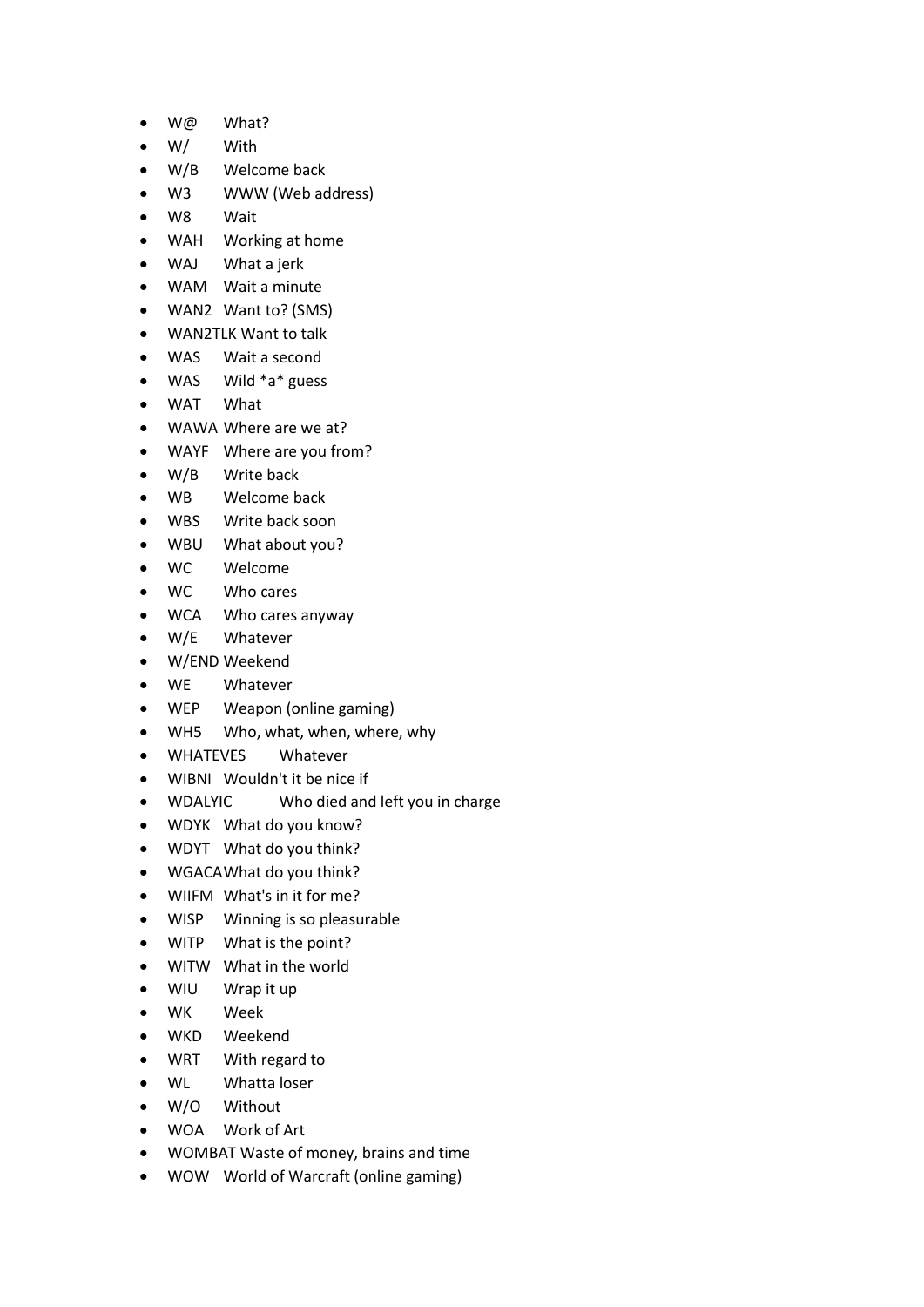- WRK Work
- What is WRU in WhatsApp Where are you?
- WRU@ Where are you at?
- WRUD What are you doing?
- WTB Want to buy (online gaming)
- WTF What the \*freak\* ?
- WTFE What the \*freak\* ever
- WTFO What the \*freak\* ?, over.
- WTG Way to go
- WTGP Want to go private (talk out of public chat area)
- WTH What the heck?
- WTM Who's the man?
- WTS Want to sell? (online gaming)
- WTT Want to trade? (online gaming)
- WU What's up?
- WUCIWUG What you see is what you get
- WUF Where are you from?
- WUP What's up?
- WUT Meaning "what"
- WUW What u (you) want?
- WUU2 What are you up to?
- WUZ Meaning "was"
- WWJD What would Jesus do?
- WWNC Will wonders never cease
- WWYC Write when you can
- WYCM Will you call me?
- WYD What (are) you doing?
- WYGAM When you get a minute
- WYHAM When you have a minute
- WYLEI When you least expect it
- WYSIWYG What you see is what you get
- WYWH Wish you were here
- X Kiss
- X! Meaning "a typical woman"
- XD Meaning "really hard laugh" (where D is a smiley mouth)
- XD Meaning a "devilish smile"
- XME Excuse Me
- XOXOXO Hugs & Kisses
- XLNT Excellent
- XLR8 Meaning "faster" or "going faster"
- XYL Ex-young lady, meaning wife. (amateur radio)
- XYZ Examine your zipper
- Y? Why?
- Y Meaning Yawn
- Y2K You're too kind
- YA Your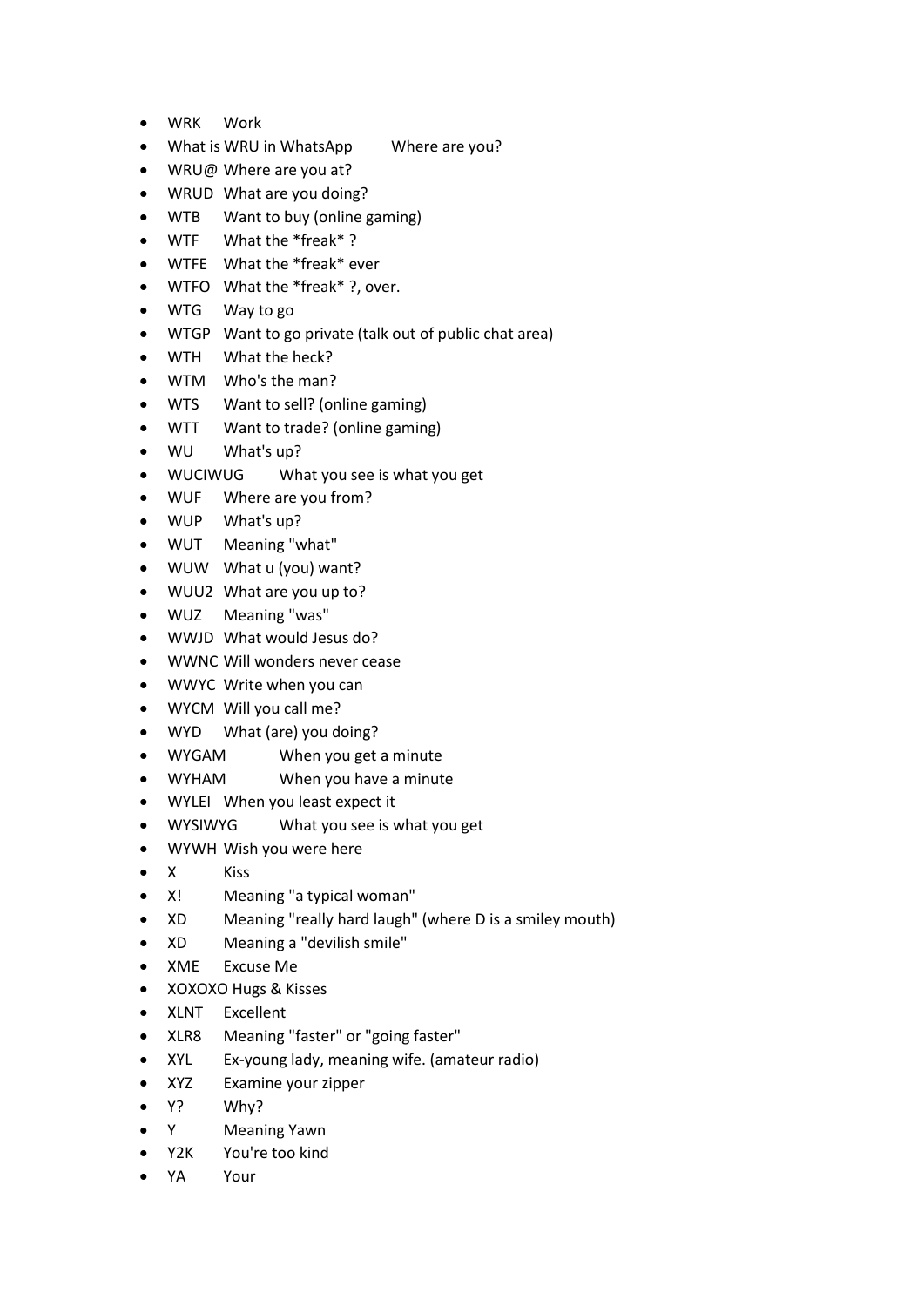- YAA Yet another acronym
- YABA Yet another bloody acronym
- YARLY Ya, really?
- YBIC Your brother in Christ
- YBS You'll be sorry
- YCDBWYCID You can't do business when your computer is down
- YCHT You can have them
- YCLIU You can look it up
- YCMU You crack me up
- YCT Meaning Your comment to?
- YD Yesterday
- YF Wife
- YG Young gentleman
- YGG You go girl
- YGTBKM You've got to be kidding me
- YGTR You got that right
- YHBT You have been trolled
- YHBW You have been warned
- YHL You have lost
- YIU Yes, I understand
- YKW You know what
- YKWYCD You know what you can do
- YL Young lady
- YMMV Your mileage may vary
- YNK You never know
- YOLO You only live once
- YR Your
- YR Yeah right
- YSIC Your sister in Christ
- YSYD Yeah sure you do
- YT YouTube
- YT You there?
- YTB You're the best
- YTB Youth talk back
- YTTL You take too long
- YTG You're the greatest
- YW You're welcome
- YWHNBYes, we have no bananas
- YWHOL Yelling "woohoo" out loud
- YWSYLSYou win some, you lose some
- YYSSW Yeah, yeah, sure, sure, whatever
- Z Zero
- Z Z's are calling (meaning going to bed/sleep)
- Z Meaning "Said"
- Z% Zoo
- ZH Sleeping Hour